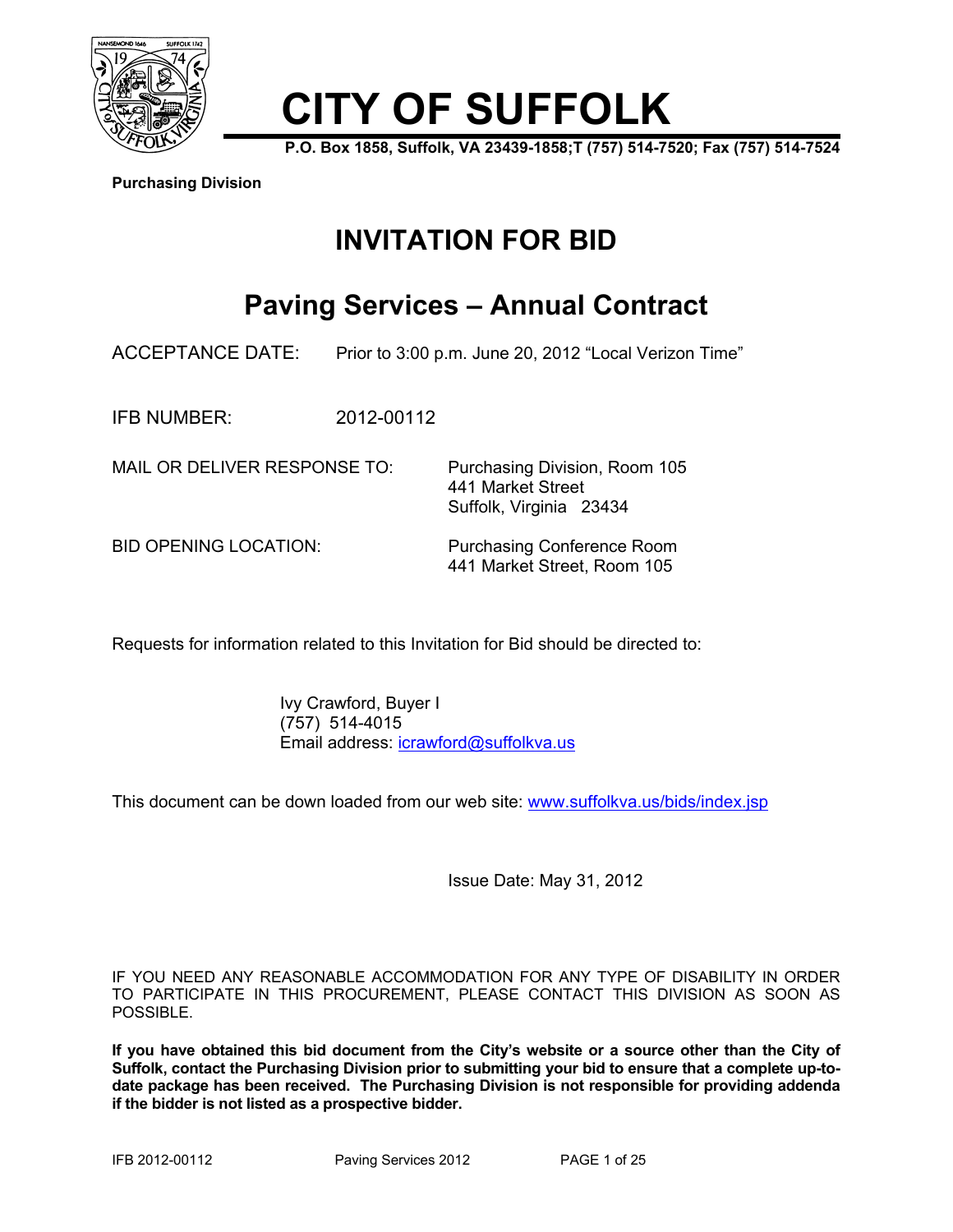#### **INVITATION FOR BID**

### **PAVING SERVICES – Annual Contract**

#### **SECTION/TITLE**

|                                                         | 5.0 PERFORMANCE BOND AND LABOR AND MATERIALS BOND  4            |  |  |
|---------------------------------------------------------|-----------------------------------------------------------------|--|--|
| 6.0                                                     |                                                                 |  |  |
|                                                         |                                                                 |  |  |
|                                                         |                                                                 |  |  |
|                                                         |                                                                 |  |  |
| PROOF OF AUTHORITY TO TRANSACT BUSINESS IN VIRGINIA  24 |                                                                 |  |  |
|                                                         | ANTICOLLUSION/NONDISCRIMINATION/DRUG FREE WORKPLACE CLAUSES  25 |  |  |

BID PRICING FORM AND OTHER FORMS TO BE EXECUTED BY THE BIDDER

Prepared By: <u>Ivy Crawford, VCA</u> Date: May 31, 2012 Buyer I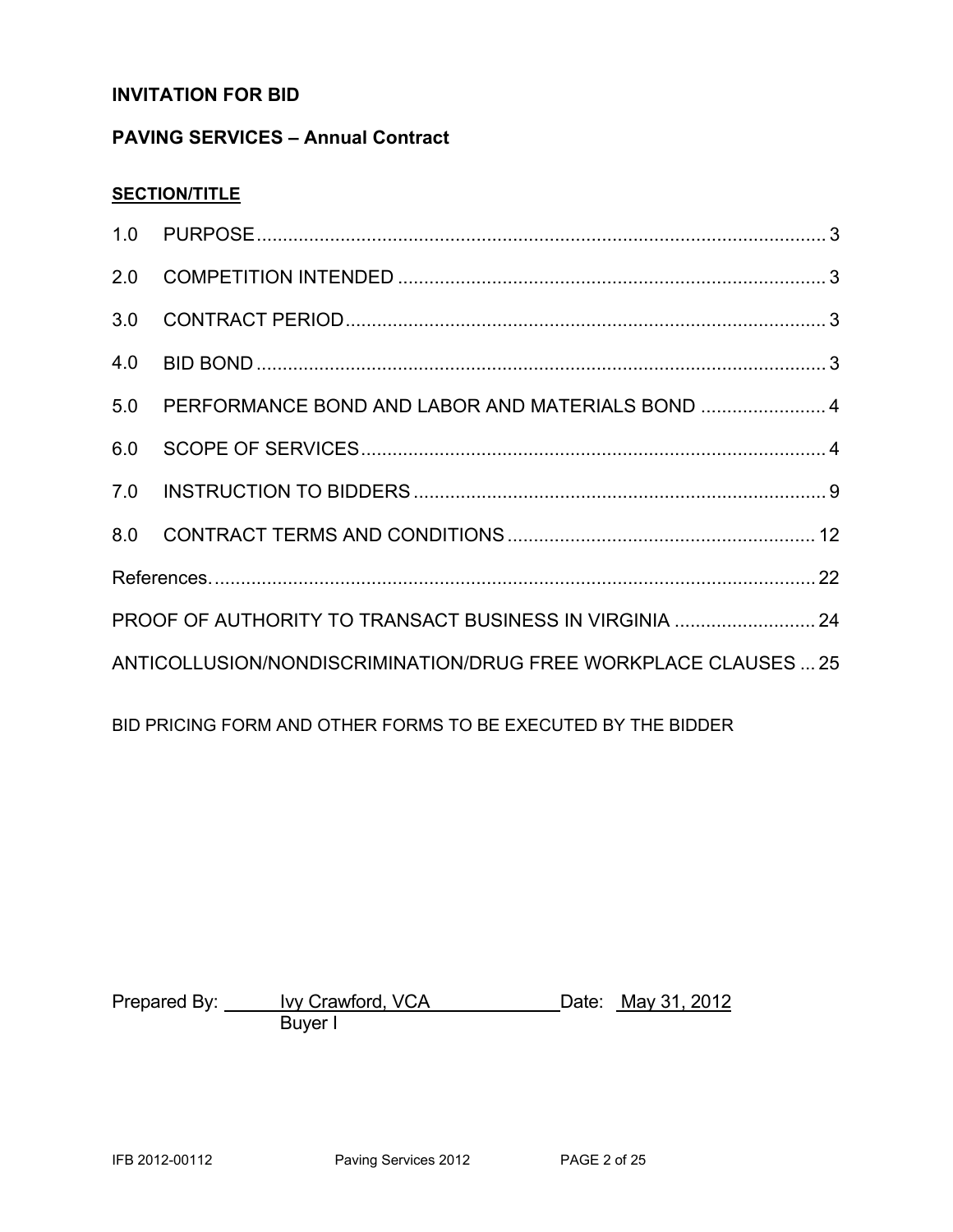#### **PAVING SERVICES – Annual Contract**

#### **1.0 PURPOSE**

The intent of this Invitation for Bid and resulting contract is to obtain competitive bids for the City's annual requirements for asphalt paving to be performed by the contractor within the perimeters of the City of Suffolk. The contractor will be responsible for providing all materials, operator(s), labor, transportation, equipment, traffic control, permits and fees necessary to perform the work.

Prices quoted on the attached BID FORM shall include smaller projects (jobs requiring less than 500 tons of asphalt) and larger projects (jobs exceeding 500 tons of asphalt). The City does not guarantee any minimum amount of work to be performed under either category during the annual contract period.

The City reserves the right to award this contract to one or more vendors based on the lowest responsive and responsible bidder(s), as well as the availability of the contractor(s) to perform the work in a timely manner.

#### **2.0 COMPETITION INTENDED**

It is the City's intent that this Invitation for Bid (IFB) permits competition. It shall be the bidder's responsibility to advise the Purchasing Agent in writing if any language, requirement, specification, etc., or any combination thereof, inadvertently restricts or limits the requirements stated in this IFB to a single source. Such notification must be received by the Purchasing Agent not later than five (5) days prior to the date set for bids to close.

#### **3.0 CONTRACT PERIOD**

The contract shall cover the period from date of award through June 30, 2013.

This contract may be renewed based on the terms and conditions at the expiration of its term by mutual agreement of the contractor and the City. The City reserves the option to renew this agreement for two (2) additional one-year periods.

Notice of intent to renew will be given to the Contractor in writing by the City, normally sixty (60) days before the expiration date of the current contract.

#### **4.0 BID BOND**

All bids shall be accompanied by a bid bond, certified check, or other acceptable security executed by a surety company licensed to do business in the Commonwealth of Virginia, as a guarantee that the bid will not be withdrawn for a period of sixty (60) days after the bid opening, and that the bidder will enter into the contract for the work mentioned in the bid. The amount of the bid security shall be equal to five percent (5%) of the total bid amount and shall be payable to the Treasurer, City of Suffolk, Virginia.

**If the Bid Bond is not submitted with the Bid Package, the Bid shall be considered non-responsive. If selected for award, failure to enter into a contract agreement with the City will result in the forfeiture of the bid bond.**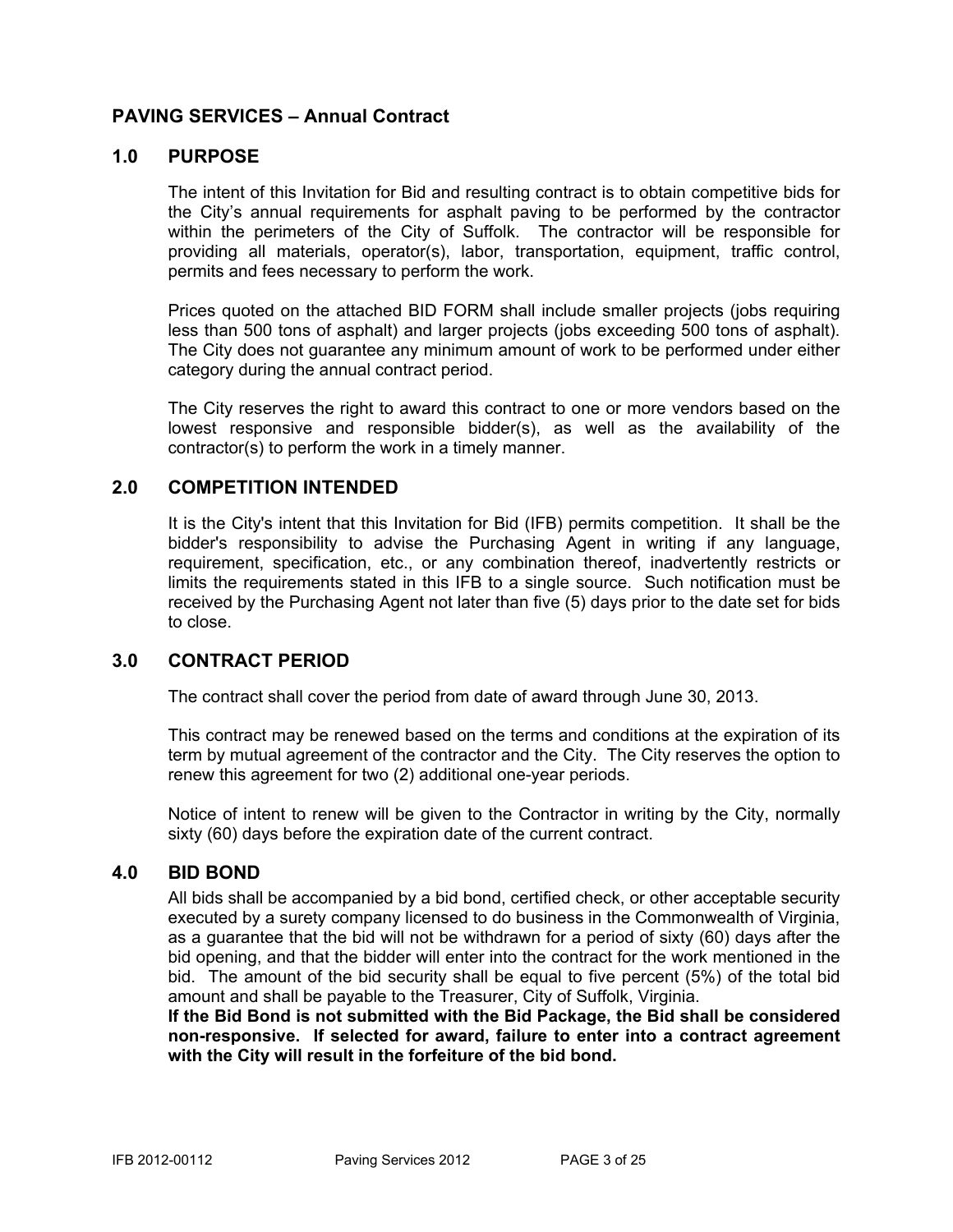#### **5.0 PERFORMANCE BOND AND LABOR AND MATERIALS BOND**

The successful bidder will be required to provide a Performance Bond and Labor and Materials Bond payable to the Treasurer of the City of Suffolk, each in the amount of two hundred and fifty thousand dollars (\$250,000.00) as a guarantee for the faithful performance of work associated with this contract. Such bonds must be furnished to the City within fifteen (15) days after requested. The successful bidder, upon failure or refusal to furnish the required bonds or deposit with the time specified, shall pay to the City of Suffolk as liquidated damages for such failure or refusal an amount equal to the bid security deposited with the bid. Additional performance bond may be needed for individual work assignments which exceed (\$250,000.00).

All bonds must be furnished by such Surety Company or companies as are authorized and licensed to transact business in the Commonwealth of Virginia or, in the event that Federal courts may have jurisdiction, the United States District Court for the Eastern District of Virginia, Norfolk Division.

#### **6.0 SCOPE OF SERVICES**

#### 6.1 Project Specifications

- A. All work shall be in a first-class workmanlike manner acceptable to the City in all respects. Work shall conform to the latest Virginia Department of Transportation (VDOT) Road and Bridge Specifications for applying asphalt paving overlays. The following special conditions shall apply:
	- 1. The Contractor shall be available for paving at any time after being given ten (10) days notice of paving requirements for larger projects exceeding 500 tons of asphalt and three (3) days notice of paving requirements for smaller projects using less than 500 tons of asphalt.
	- 2. The Contractor shall schedule all work between 9:00 a.m. and 4:00 p.m. Monday thru Friday for all Primary Routes 13, 32, 58, 17 ,460, 189, 337, 10, College Drive, and Bennett's Pasture Road. Roadway(s) must be clear of all construction equipment and open to traffic by 4:00 p.m. No work will be a allowed from 12 noon on the day before a holiday and before 12 noon the day after a holiday. Secondary roadways may be paved between the hours of 6:00 a.m. and 6:00 p.m.
	- 3. The Contractor shall furnish all signs, cones and flagmen to maintain proper traffic control. Street closings may be allowed with prior approval of Public Works. The Department of Traffic Engineering shall provide technical assistance only for daily traffic control.
	- 4. The Contractor shall be required to sweep all surfaces prior to paving. The City shall maintain its normal street sweeping schedule.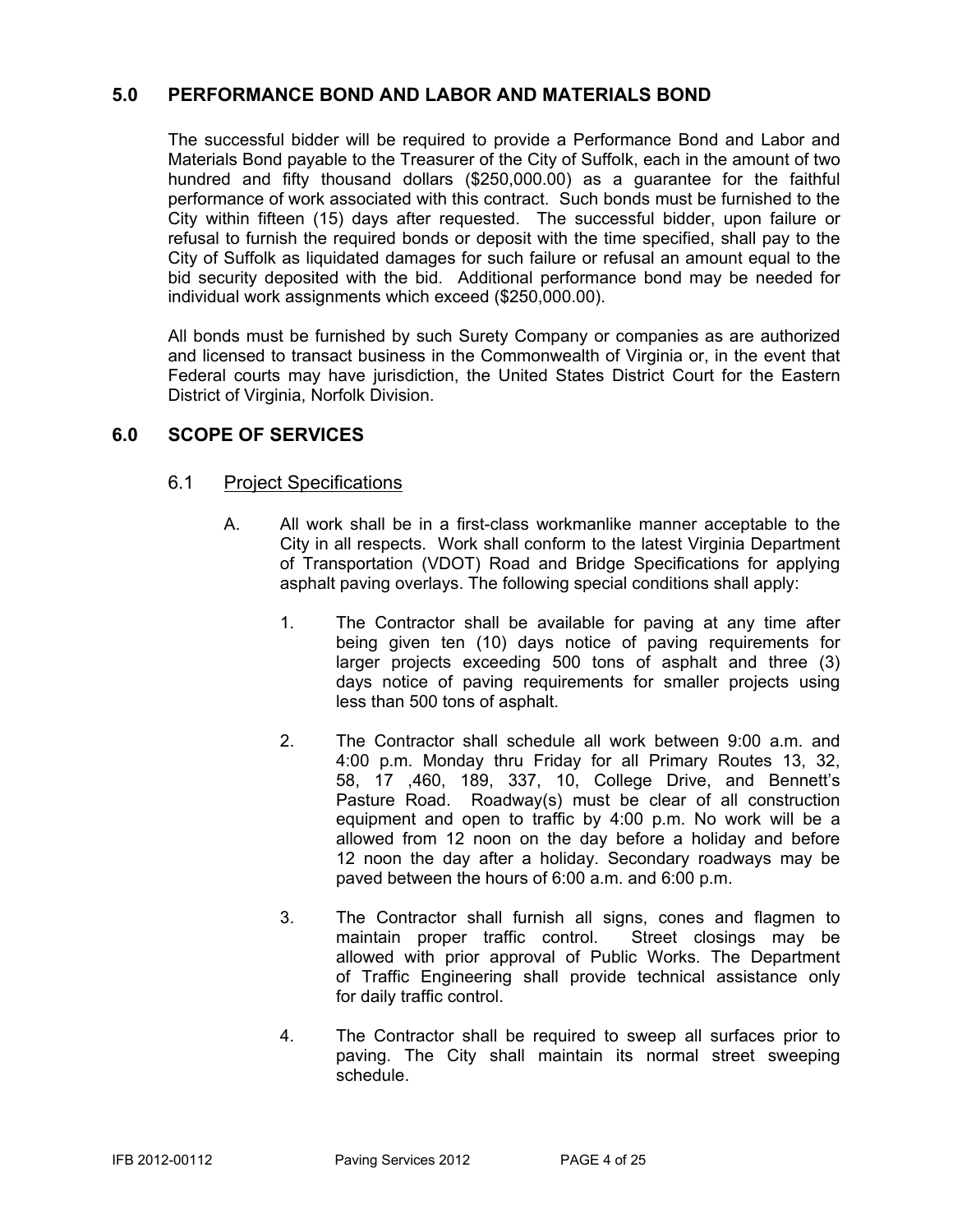- 5. All intersections are to be paved fifty feet (50') behind radius point or as directed.
- 6. Contractor shall adjust drainage grades of all intersecting streets and driveways to prevent ponding of water, including appropriate grade for unpaved entrances. Set driveway grade charge as a separate pay item AS EACH. Indicate price for this item as requested on the BID FORM.

 Driveway leveling shall include paving to the back of the right of way or as specified by Public Works Management.

7. Producing plant for paving materials must be VDOT certified.

#### 6.2 Application for Bituminous Concrete

- A. Description: This work shall consist of constructing one (1) or more courses of Bituminous concrete on a prepared base in accordance with these specifications and in reasonably close conformity with the lines, grades, thickness and typical cross-sections shown on the plans or established by the architect or engineer.
- B. Work shall conform to the latest Virginia Department of Transportation Road (VDOT) and Bridge specifications for applying asphalt paving overlays. The Contractor shall scratch coat, repair and level existing surface under direction of the engineer; the Contractor shall sweep all pavement to be over-layed.
- C. Tack Coat and Prime: When a tack coat or prime is required and specified on the plans or in the contract, the bituminous material used shall conform to the Virginia Department of Highways and Transportation Standards and Specifications for the type and grade specified. Unless otherwise specified in the contract or on the plans, the rate of application for tack shall be between 0.05 and 0.15 gallons per square yard. The rate of application for prime shall be determined in accordance with The Asphalt Institute ES-12, entitled "Asphalt Surface Treatments Construction Techniques" or as otherwise specified. Tack will be included in tonnage price of the asphalt.
- D. Placing Limitations: Bituminous mixtures shall not be placed when weather or surface conditions are such that the material cannot be properly handled, finished, or compacted. The surface upon which bituminous mixtures are to be placed shall be free of standing water at the time such materials are spread.
- E. Hauling Equipment: Trucks used for hauling bituminous mixtures shall have tight, clean, smooth metal bodies equipped with a positive locking metal tailgate. Metal surfaces which are to be placed in contact with bituminous mixtures shall be given a thin coat of fuel oil, emulsifiable oil, lime solution, or other approved material to prevent the mixture from adhering thereto. Truck bodies shall be drained to prevent an accumulation of excess release agent. Each truck shall have a suitable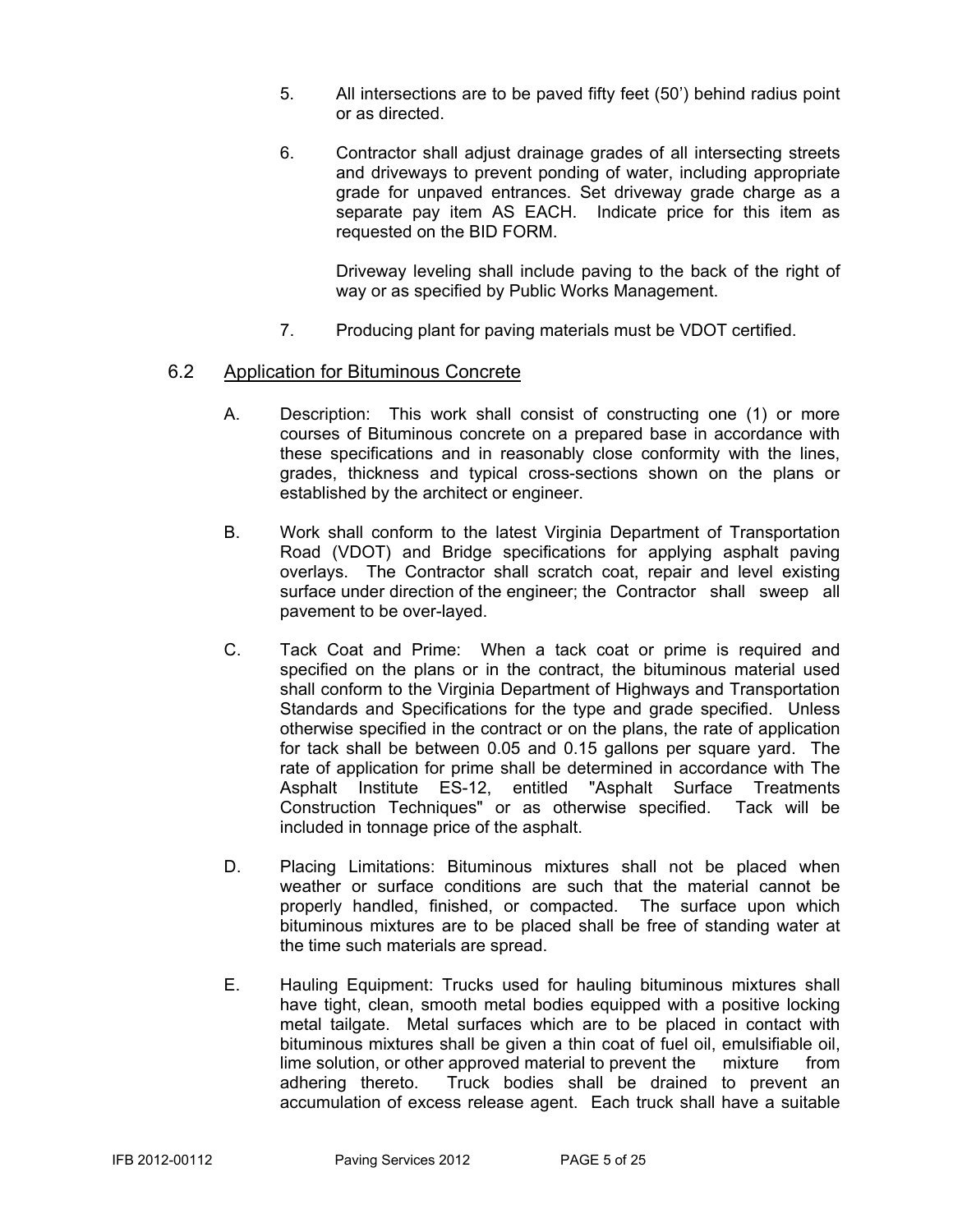cover to protect the mixture from adverse weather. The Contractor shall not exceed safe load/maximum load as set by Transportation Standard.

- F. Bituminous Pavers: Bituminous pavers shall be self-contained, powerpropelled units with an activated screed or strike-off assembly, heated if necessary, and shall be capable of spreading and finishing courses of bituminous plant mix material which will meet the thickness, smoothness, and grade specified on the plans or in the contract. Pavers used for shoulders and similar construction shall be capable of spreading and finishing courses of bituminous plant mix material in widths specified.
- G. The paver shall have a receiving hopper of sufficient capacity to permit a uniform spreading operation. The hopper shall be equipped with a distribution system to place the mixture uniformly in front of the screed. The screed or strike-off assembly shall effectively produce a finished surface of the required evenness and texture without tearing, shoving or gouging the mixture. The paver shall be capable of operating at a forward speed consistent with satisfactory laying of the mixture.
- H. Rollers: Rollers used may be of the vibratory, steel wheel, or pneumatic tire type. They shall be in good condition, capable of reversing without backlash, and operating at slow speeds to avoid displacement of the bituminous mixture. The number, type and weight of rollers shall be sufficient to achieve the required density without detrimentally affecting the compacted material.
- I. Conditions of Existing Surface(s): Contact surfaces of curbing, gutters, manholes, and other structures projecting into or abutting the pavement shall be painted with a thin, uniform tack coating prior to the bituminous mixture being placed against them.
- J. Removing Depressions and Elevating Curves: Where local irregularities in the existing surface would otherwise result in a course more than three inches (3") thick after compaction, the surface shall be brought to uniform profile by patching or leveling with bituminous concrete and thoroughly tamping or rolling until it conforms with the surrounding surface. The mixture used shall be the same as that specified for the course to be placed.
- K. In super-elevating curves, the mixture shall be placed in courses of such depth as will permit proper compaction. The bitumen content of mixtures used for this purpose may be reduced when approved by the engineer.
- L. Transporting, Spreading and Finishing: The mixture shall be transported from the mixing plant to the point of use in vehicles conforming to the requirements of the section on hauling equipment. Hauling over freshly placed asphalt shall not be permitted until the material has been compacted as specified and allowed to cool at atmospheric temperature. The mix shall be placed at a temperature consistent with the asphalt viscosity that will permit required compaction and have a maximum moisture content of 0.5 percent (.05%). The mixture shall be spread to the full width and struck off in a uniform layer of such depth that when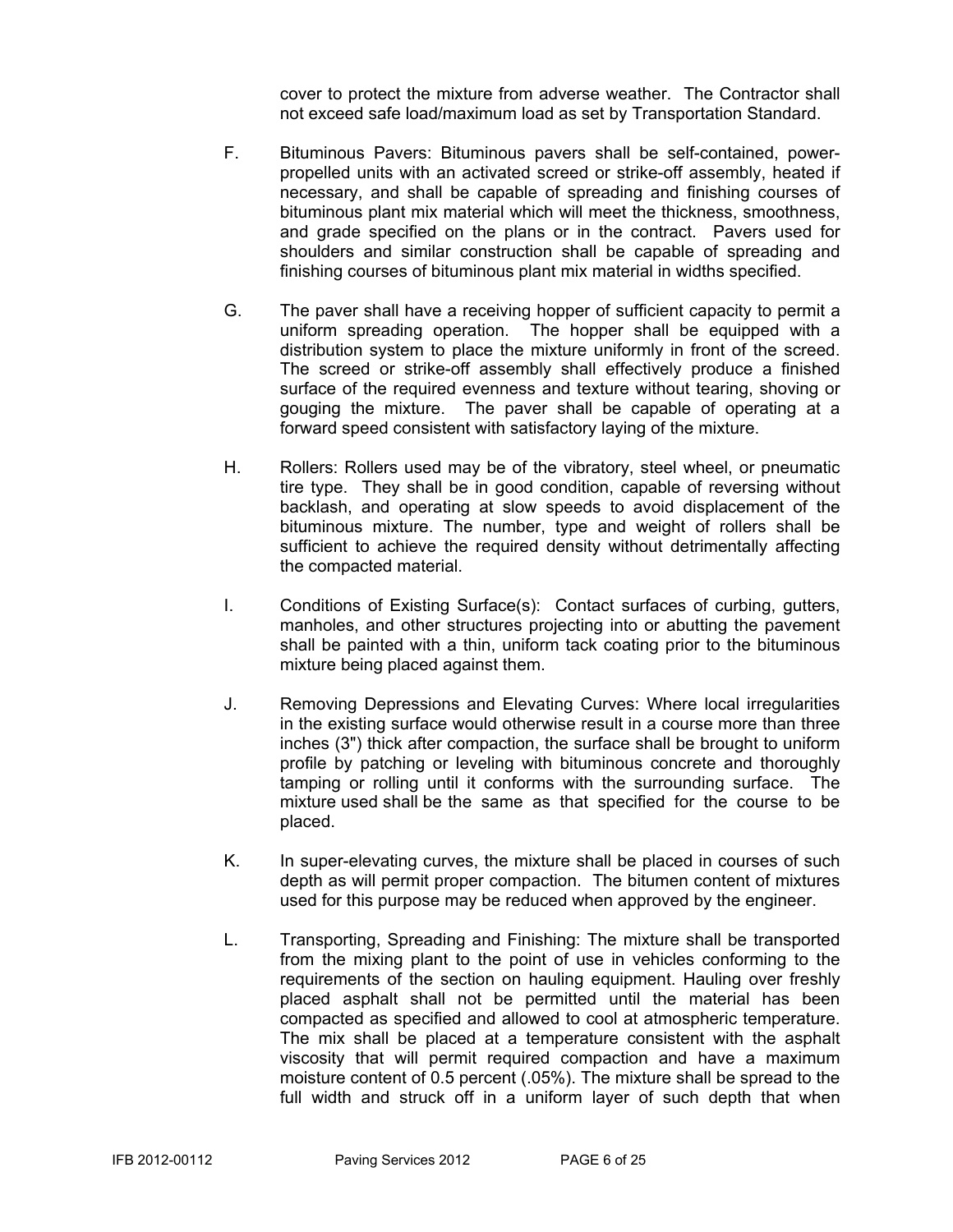compacted shall have the required thickness and shall conform to the grade and contour indicated.

- M. Bituminous concrete surface courses shall be placed in layers not exceeding an application rate of 200 pounds per square yard, unless otherwise specified. Intermediate courses shall be placed in layers not exceeding an application rate of 350 pounds per square yard, unless otherwise specified.
- N. The speed of the paver shall be regulated to eliminate pulling and tearing of the bituminous mat. Unless otherwise directed, placing shall begin along the centerline of areas to be paved on a crowned section or on high side of areas with only one-way slope. On areas where irregularities or unavoidable obstacles make the use of mechanical spreading and finishing equipment impractical, the mixture may be spread, raked, and luted by hand and tools.
- O. Compaction: After spreading, the mixture shall be thoroughly and uniformly compacted with power rollers. Rolling of the mixture shall begin as soon after spreading as it will bear the roller without undue displacement or hair checking. The speed of the roller shall at all times be sufficiently slow to avoid displacement of the hot mixture. Any displacement occurring as a result of reversing the direction of the roller, or from any other cause shall be corrected at once. The number, type, and weight of rollers shall be sufficient to achieve the required density without detrimentally affecting the compacted material. In areas not accessible to the roller, the mixture shall be thoroughly compacted with hand tampers or plate compactors.
- P. Joints: Pavement cold joints shall be minimized whenever possible. All joints shall be made in such a manner as to insure a continuous bond between old and new sections of the pavement and shall present the same textures and smoothness as other sections of the course. The rollers shall not pass over the unprotected end of freshly laid mixtures except when necessary to form a transverse joint. Longitudinal joints which are irregular, damaged, or otherwise defective, shall be cut back to expose a clean, sound surface for the full depth of the course after which the area shall be patched with the same type of paving material.
- Q. Pavement Tolerances: The variation of the surface shall not exceed onequarter inch (1/4") as measured with a ten foot (10') straight edge. The surface course shall be constructed in accordance with the rate of application shown on the plans or outlined in the contract.
- R. Traffic Control: The Contractor shall furnish all signs, cones and flagmen to maintain proper traffic control.
- S. Excess Material: Excess material shall not be left on the right of way/and or job site.
- T. Basis of Payment: Price quoted on the BID FORM shall be a price per ton and shall include all materials, equipment, labor, transportation,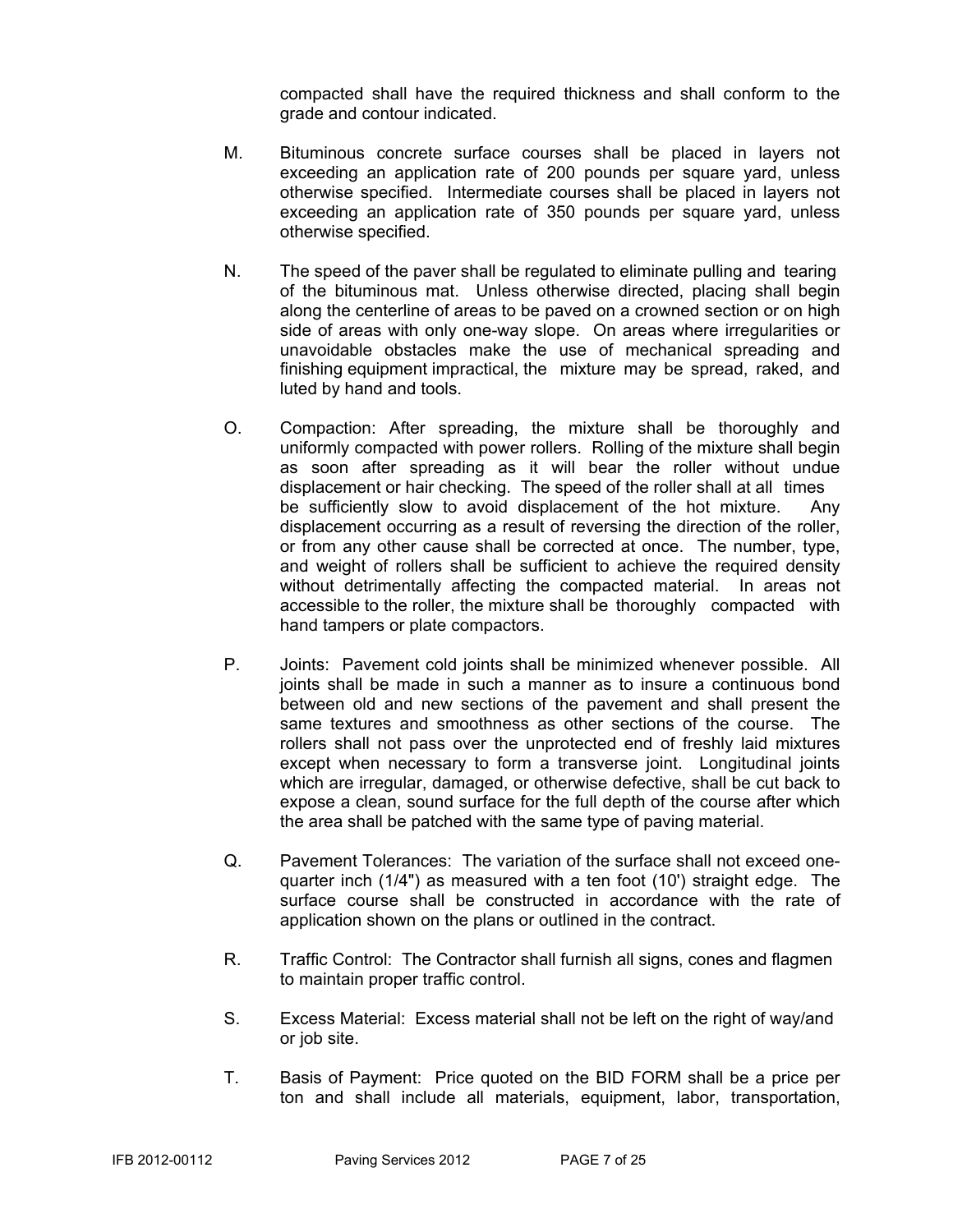permits and fees required to complete the work. Costs associated with bituminous concrete shall include tack, as specified herein.

- U. Completion Schedule: as required by individual job site
- 6.3 Milling
	- A. Milling is based on average depth of milling as determined in the field. Milling requirements will vary from street to street.
	- B. Price shall include any saw cutting or hand labor required to complete milling operations, ramping to provide smooth transition for each days operation at intersections, driveways, all termination points, manholes, etc., street sweeping/cleaning, removal and disposal of millings.
	- C. Proper drainage shall be established and maintained throughout the project.
	- D. The milling machine shall be self-propelled and have continuously variable depth control adjustments. The machine shall be of a type specifically designed for reduction in size of pavement material in place. The cutting drums shall be enclosed and shall have a sprinkling system around the reduction chamber for pollution control.
	- E. The equipment for removing the resultant milling shall be self-lading and built into the milling machine as one unit. The removal equipment shall be capable of accurately removing the millings.
	- F. The milled surface shall be thoroughly swept clean. All loose or rough broken material shall be removed by hand or by jackhammer as part of the unit price bid.
	- G. The contractor is responsible for determining a "manageable section" to be milled/paved per night/day. Milling requirements will vary but at least 7' wide milling adjacent to the gutter pan/shoulder with a 1"- 1  $\frac{1}{2}$ " depth at the gutter plan to 0" depth at the 7' point is required as a minimum.
	- H. Additional milling shall be decided in the field by Public Works representative based on field conditions (high crown, driveway considerations). Contractor and Public Works representative shall review each street prior to milling crew mobilizing on –site.
	- I. The contractor is required to pave all milled surfaces within five (5) days from the date the milling is completed on each street. The contractor shall not be permitted to more than five (5) days ahead of the paving operations. If stone base is uncovered in a travel lane,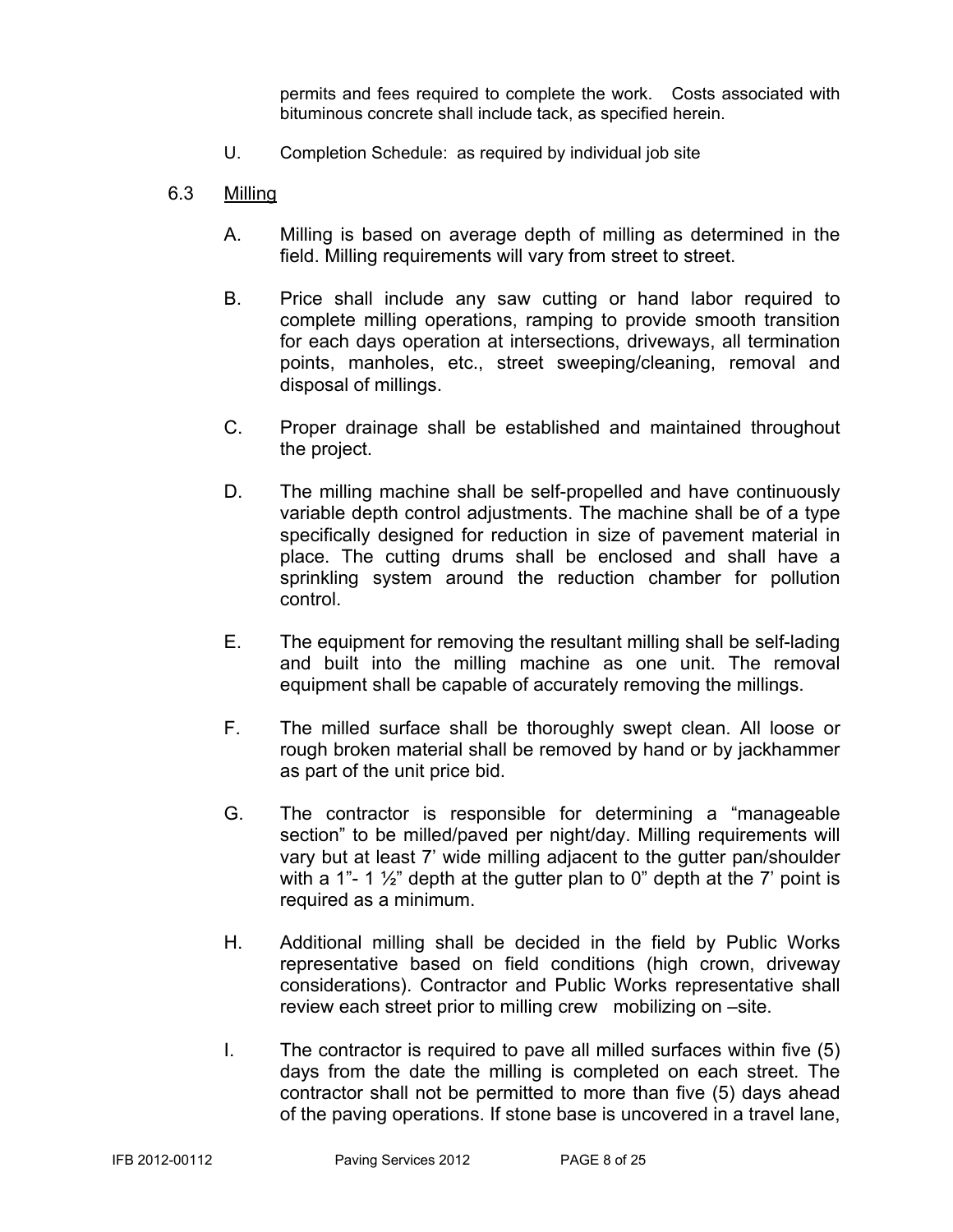the contractor shall pave stone base area within two (2) days following the milling operation.

### **7.0 INSTRUCTION TO BIDDERS**

#### 7.1 Submission of Bids

Pricing must be submitted on the Invitation for Bid pricing form only; failure to submit a bid on the official City form provided for that purpose shall be a cause for rejection of the bid. Include other information as requested or required. All bids shall be submitted in a sealed envelope and properly identified with the IFB number, IFB name and time and date of opening. The Bid may not be changed by markings on the envelope. Only the amounts indicated on the Bid Form will be considered in determining the final Bid Amount. Bids must be received by the Finance Department/Purchasing Division no later than the time specified on the opening date. *Bids may be mailed to City of Suffolk, Purchasing Division, P.O. Box 1858, Suffolk, VA 23439-1858 or hand delivered to 441 Market Street, Room 105, Suffolk, Virginia 23434*. Faxed and e-mailed bids shall not be accepted. It is the bidder's responsibility to ensure the bid is received prior to the bid acceptance time. The official time for bid acceptance deadline shall be provided via electronic date/time stamp as monitored by Purchasing staff.

#### 7.2 City Contacts

Questions related to bid submittals should be directed to:

 Ivy Crawford VCA (757) 514-4015 icrawford@suffolkva.us

Ivy Crawford, Buyer I, is the designated authorized spokesperson for the City of Suffolk with respect to this IFB. All questions should be directed to the Buyer's attention. The respondents to this IFB shall not contact, either directly or indirectly, any other employee or agent of the City regarding this IFB. This prohibition shall also extend to the Suffolk City Council and locally elected officials. Any such unauthorized contact may disqualify the bidder from this procurement.

#### 7.3 Firm Pricing

Bid price must be firm for city acceptance for 60 days from the bid opening date. Pricing shall be based on the Virginia Asphalt Association Price Adjustment Index; a copy of the price sheet must accompany the bid. Price adjustment requests must be accompanied by the price sheet

Price Adjustments will be allowed in accordance with VDOT specifications for liquid AC. The contractor must provide liquid AC price reference sheet with the bid.

#### 7.4 Unit Price

Bid unit price on quantity specified – extend and show total. In case of errors in extension, unit prices shall govern. Bids subject to unlimited price increases will not be considered.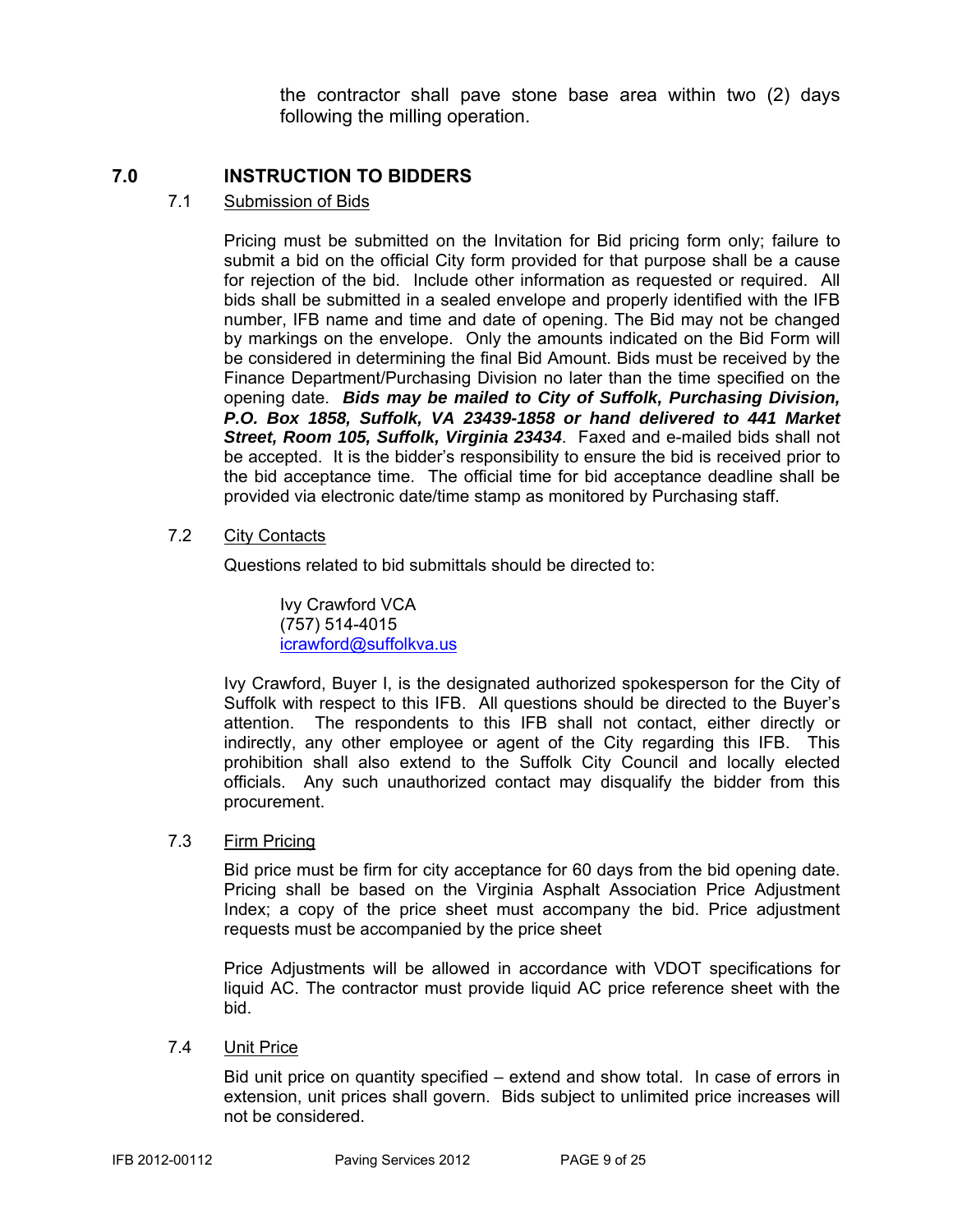#### 7.5 Contract Quantities

The quantities specified in the Invitation for Bid are estimates only, and are given for the information of bidders and for the purpose of bid evaluation. They do not indicate the actual quantity, which will be ordered, since such volume will depend upon requirements, which develop during the contract period.

Quantities shown shall not be construed to represent any amount which the City shall be obligated to purchase under the contract, or relieve the contractor of his obligation to fill all orders placed by the City.

#### **NO BID WILL BE CONSIDERED WHICH STIPULATES THAT THE CITY OF SUFFOLK SHALL GUARANTEE A SPECIFIC AMOUNT OF WORK.**

#### 7.6 Authority to Bind Firm in Contract

Bids must include full legal firm name and address of bidder. Failure to manually sign bid may disqualify it. Person signing bid should show Title or Authority to bind the firm in a Contract.

#### 7.7 Withdrawal of Bids

Bids may be withdrawn any time prior to the bid opening. Withdrawal of bids may be accomplished by submitting such request in writing on the issuing company's letterhead either in person or by certified mail. No bids may be withdrawn after the established bid opening date or time, unless the purchaser has extended the opening date.

#### 7.8 Rejection of Bid

The City reserves the right to waive any technical errors in bids received and/or to reject any and all bids. Without limiting the generality of the foregoing, any bid which is incomplete, obscure, or irregular may be rejected; any bid failing to comply with all terms and conditions or failing to conform to the specifications may be rejected; any bid having interlineations, erasures, or corrections not appropriately initialed by the bidder may be rejected; and any bid accompanied by an insufficient or irregular bid security may be rejected.

#### 7.9 Late Bid

Late bids will be returned to bidder unopened, if opening date and bidder's return address is shown on the container. Late bids shall not be accepted. It is the responsibility of the bidder to ensure the bid is received prior to the bid acceptance time.

#### 7.10 Rights of the City

The City reserves the right to accept or reject all or part of any bid, waive any informality and award the contract to the lowest responsive and responsible bidder to best serve the interest of the City.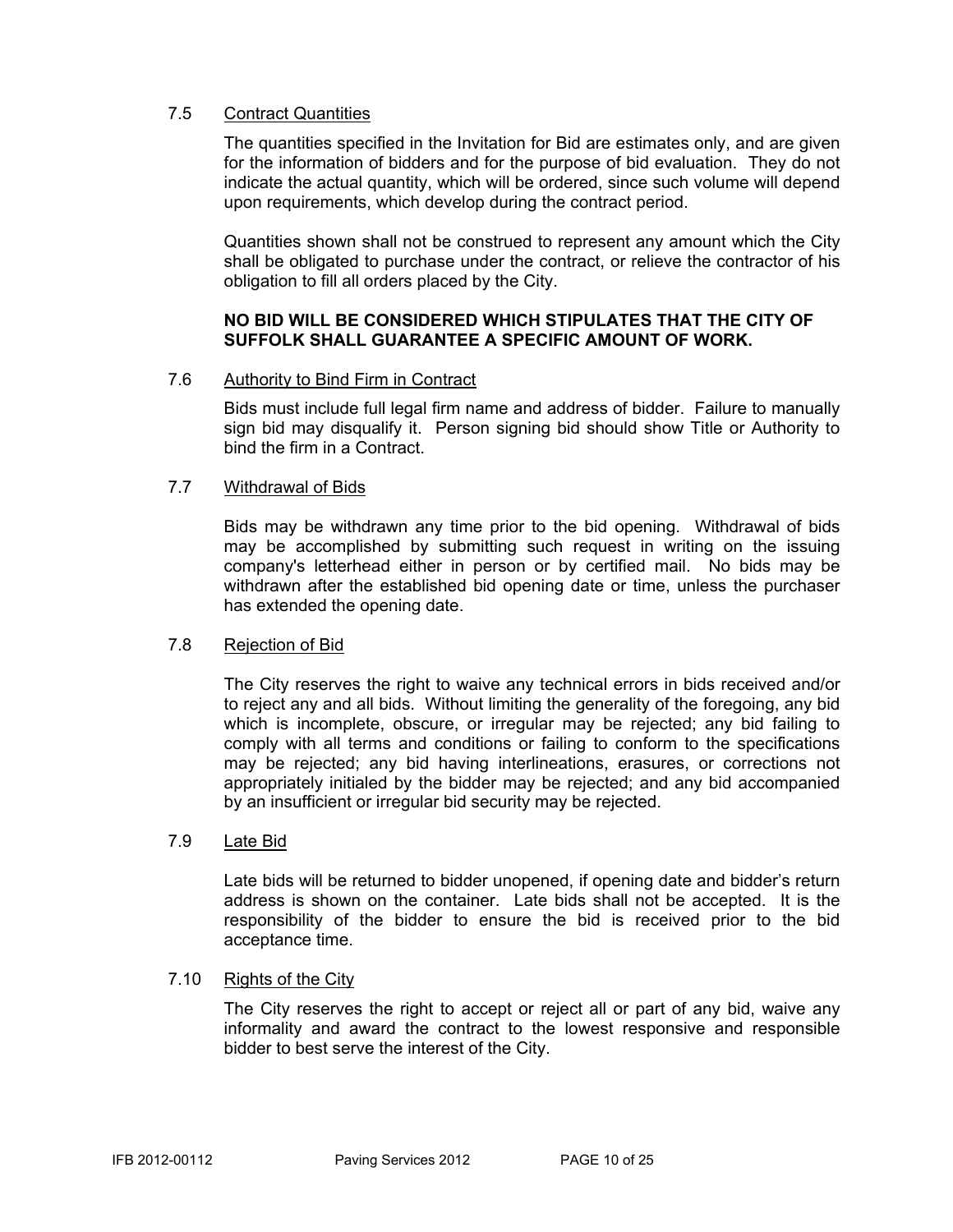#### 7.11 Use of Contract by Other Public Bodies

Bidders are advised that the resultant contract may be extended, with the authorization of the Bidder, to other public bodies, or public agencies or institutions of the United States to permit their use of the contract at the same prices and/or discounts and terms and conditions of the resulting contract. If any other public body decides to use the final contract, the Contractor shall deal directly with the public body concerning the placement of orders, issuance of the purchase orders, contractual disputes, invoicing and payment. The City of Suffolk acts only as the "Contracting Agent" for these public bodies. Failure to extend a contract to a public body will have no effect on consideration of your bid.

It is the Contractor's responsibility to notify the public body(s) of the availability of the contract(s).

Other public bodies desiring to use the contract shall make their own legal determination as to whether the use of this contract is consistent with their laws, regulations and other policies.

Each public body has the option of executing a separate contract with the Contractor(s). Public bodies may add terms and conditions required by statue, ordinances, and regulations, to the extent that they do not conflict with the contract terms and conditions. If, when preparing such a contract, the general terms and conditions of a public body are unacceptable to the Contractor, the Contractor may withdraw its extension of the award to that public body.

The City of Suffolk shall not be held liable for any costs or damages incurred by another public body as a result of any award extended to that public body by the **Contractor** 

#### 7.12 Inclement Weather/Closure of City Hall

If City Hall is closed for business at the time scheduled for bid opening, for whatever reason, sealed bids will be accepted and opened on the next scheduled business day, at the originally scheduled time.

#### 7.13 Announcement of Award

Upon the award or the announcement of the decision to award a contract as a result of this solicitation, the City will publicly post such notice on the bulletin board located outside of Room 105 of the Purchasing Division and/or on the City's web site, www.suffolkva.us for a minimum of ten (10) days.

#### 7.14 Taxes in Arrears

No bid or proposal will be accepted from or contract awarded to any person, firm or corporation that is in arrears, or is in default to the City upon any debt or contract, or that is a defaulter as surety or otherwise upon any obligation to the City.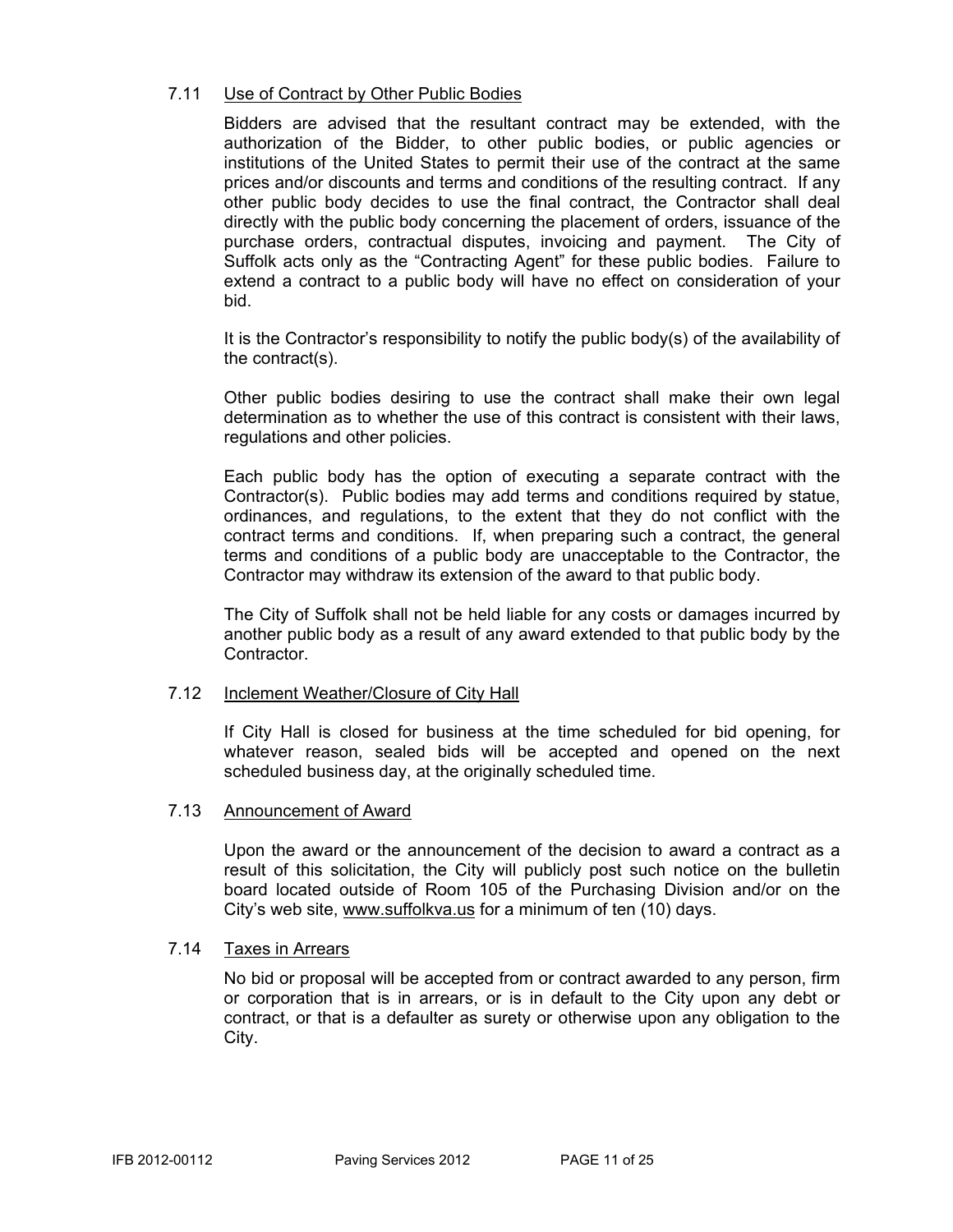#### 7.15 Bidder Qualification

Only bids from established contractors for work similar in scope to work herein shall be considered; the City reserves the right to request specific reference information prior to award. Bidder shall demonstrate that he has adequate and appropriate manpower, tools and equipment to respond and perform in accordance with the provisions herein.

The City may, at its option, disqualify a bidder and reject his bid for cause. Reasons deemed to be sufficient for this action shall include, but not be limited to, the following:

- **Evidence of collusion among bidders.**
- Receipt of more than one bid on any project from an individual, or from a corporation. This restriction does not apply to subcontractors
- Default on any previous contract.
- For unreasonable failure to complete a previous contract within the specified time or for being in arrears on an existing contract without reasonable cause for being in arrears.
- Inability to perform as revealed by an investigation of the Bidder's financial statement, experience and/or plant and equipment.

#### **8.0 CONTRACT TERMS AND CONDITIONS**

The resulting contract with the successful bidder will be subject to the following terms and conditions:

#### 8.1 License Requirement

All firms doing business in the City of Suffolk are required to be licensed in accordance with the City of Suffolk business license ordinance.

Wholesale and retail merchants without a business location in the City of Suffolk are exempt from this requirement. Any questions concerning business licenses should be directed to the Commissioner of the Revenue's Office, telephone (757) 514-4260.

#### 8.2 Insurance

Contractor shall purchase and maintain the following insurance coverage:

a. Workers Compensation

As statutorily required by the Commonwealth of Virginia. Employers Liability, minimum requirement of \$1,000,000.

b. Commercial General Liability

Minimum Limits General Liability: \$3,000,000 General Aggregate Limit \$3,000,000 Products & Completed Operations \$1,000,000 Personal and Advertising Injury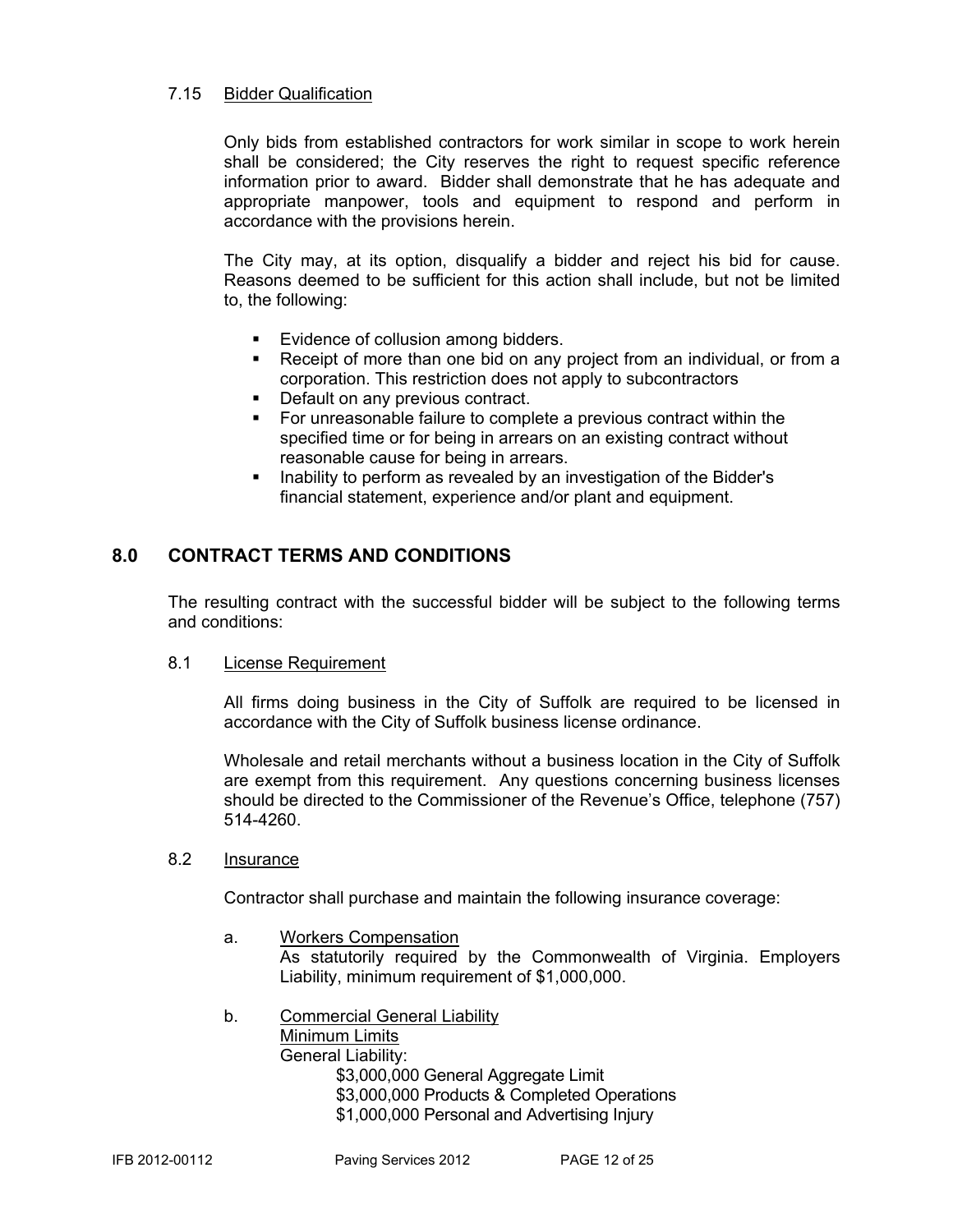- \$1,000,000 Each Occurrence Limit
- \$1,000,000 Fire Damage Limit
- \$1,000,000 Medical Expense Limit
- c. Auto Liability insurance

Coverage sufficient to cover all vehicles owned, used, or hired by the Contractor, his agents, representatives, employees or subcontractors. Minimum Limits

Automobile Liability:

- \$1,000,000 Combined Single Limit
- \$1,000,000 Each Occurrence Limit
- \$1,000,000 Medical Expense Limit
- d. Umbrella/Excess Liability

\$2,000,000 umbrella/excess liability coverage

- e. Coverage Provisions
	- 1. All deductibles or self-insured retention shall appear on the certificate(s).
	- 2. The City of Suffolk, its' officers/officials, employees, agents and volunteers shall be added as "additional insured" as their interests may appear. This provision does not apply to Professional Liability or Workers' Compensation/Employers' Liability.
	- 3. The CONTRACTOR'S insurance shall be primary over any applicable insurance or self-insurance maintained by the CITY.
	- 4. The CONTRACTOR shall provide 30 days written notice to the CITY before any cancellation, suspension, or void of coverage in whole or part, where such provision is reasonable.
	- 5. All coverage for CONTRACTOR'S subcontractors shall be subject to all of the requirements stated herein.
	- 6. All deductibles or self-insured retention shall appear on the certificate(s) and shall be subject to approval by the CITY. At the option of the CITY, the insurer shall reduce or eliminate such deductible or self-insured retention, or the CONTRACTOR shall be required to procure a bond guaranteeing payment of losses and related claims expenses.
	- 7. Failure to comply with any reporting provisions of the policy(s) shall not affect coverage provided the CITY, its officers/officials, agents, employees
	- 8. The insurer shall agree to waive all rights of subrogation against the CITY, its officers/officials, agents, employees or volunteers for any act, omission or condition of premises which the parties may be held liable by reason of negligence.
	- 9. The CONTRACTOR shall furnish the CITY certificates of insurance including endorsements affecting coverage. The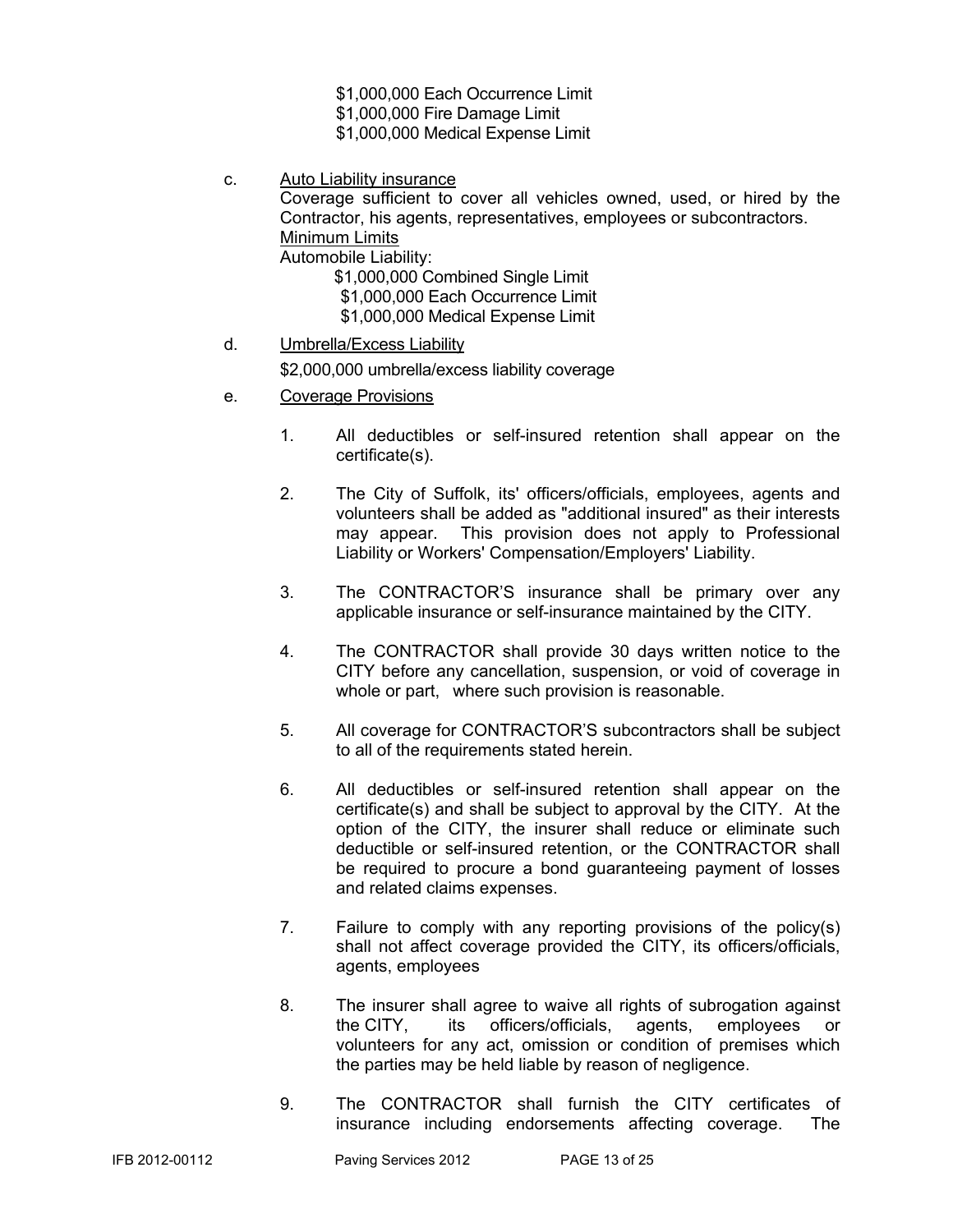certificates are to be signed by a person authorized by the insurance company(s) to bind coverage on its' behalf, if executed by a broker, notarized copy of authorization to bind, or certify coverage must be attached.

- 10. All insurance shall be placed with insurers maintaining an A.M. Best rating of no less than an A: VII. If A.M. Best rating is less than A: VII, approval must be received from CITY's Risk Manager.
- 11. All coverage designated herein shall be as broad as the Insurance Services Office (ISO) forms filed for use with the Commonwealth of Virginia.

#### 8.3 Hold Harmless Clause

The Contractor shall, during the term of the contract, defend, indemnify and hold harmless the City of Suffolk from and against any and all losses, damages, claims, fines, penalties, suits and costs, including bodily injury or death of any person(s), or loss or damage to property, as well as fines, assessments and penalties imposed by any authority which may arise out of any violations of law by, and all acts and omissions of the Contractor, the Contractor's agents, employees occurring in connection with the products, completed operations, and other services covered herein.

#### 8.4 Safety

All contractor and subcontractor performing services for the City are required and shall comply with all Occupational Safety and Health Administration (OSHA), State and City Safety and Occupational Health Standards and any other applicable rules and regulations. Also all contractors and subcontractors shall be held responsible for the safety of their employees and any unsafe acts or conditions that may cause injury or damage to any persons or property within and around the work site area under this contract.

#### 8.5 Anti-Discrimination

By submitting their bids, bidders certify to the City that they will conform to the provisions of the Federal Civil Rights Act of 1964, as amended, as well as the Virginia Fair Employment Contracting Act of 1975, as amended, where applicable, the Virginians with Disabilities Act, the Americans with Disabilities Act and 2.2-4311 of the Virginia Public Procurement Act (VPPA). If the award is made to a faith-based organization, the organization shall not discriminate against any recipient of goods, services, or disbursements made pursuant to the contract on the basis of the recipient's religion, religious belief, refusal to participate in a religious practice, or on the basis of race, age, color, gender or national origin and shall be subject to the same rules as other organizations that contract with public bodies to account for the use of the funds provided; however, if the faith-based organization segregates public funds into separate accounts, only the accounts and programs funded with public funds shall be subject to audit by the public body. (Code of Virginia 2.2.4343.1E).

In every contract over \$10,000 shall include the following provisions: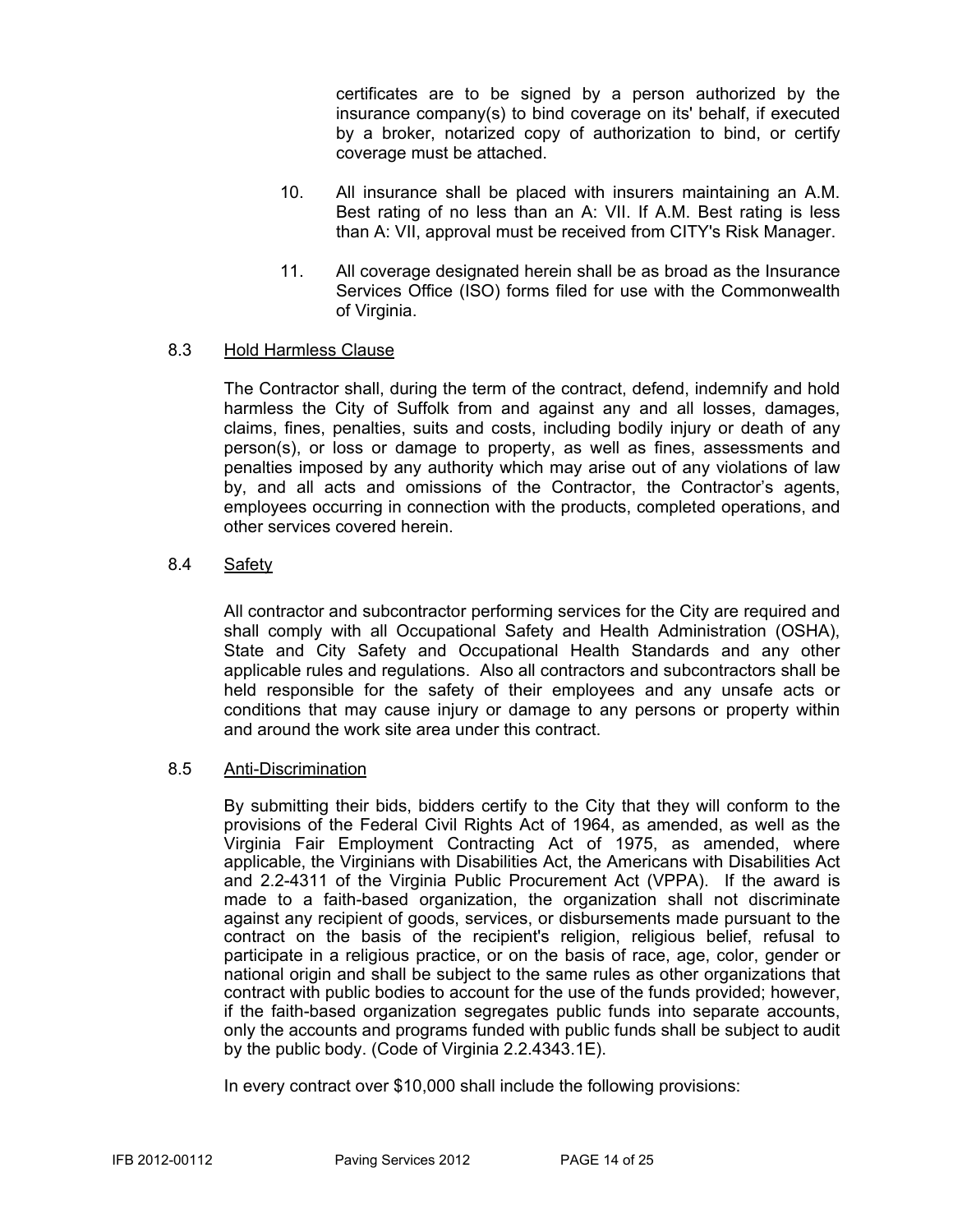- 1. During the performance of this contract, the contractor agrees as follows:
	- a. The contractor will not discriminate against any employee or applicant for employment because of race, religion, color, sex, national origin, age, disability, service disabled veterans or any other basis prohibited by state law relating to discrimination in employment, except where there is a bona fide occupational qualification reasonably necessary to the normal operation of the contractor. The contractor agrees to post in conspicuous places, available to employees and applicants for employment, notices setting forth the provisions of this nondiscrimination clause.
	- b. The contractor, in all solicitations or advertisements for employees placed by or on behalf of the contractor, will state that such contractor is an equal opportunity employer.
	- c. Notices, advertisements and solicitations placed in accordance with federal law, rule or regulation shall be deemed sufficient for the purpose of meeting these requirements.
- 2. The contractor will include the provisions of No. 1 above in every subcontract or purchase order over \$10,000, so that the provisions will be binding upon each subcontractor or vendor.

#### 8.6 Ethics in Public Contracting

By submitting a bid, the bidder certifies that their bid is made without collusion or fraud and that they have not offered or received any kickbacks or inducements from any other bidder, supplier, manufacturer or subcontractor in connection with their bid, and that they have not conferred on any public employee having official responsibility for this procurement transaction any payment, loan subscription, advance, deposit of money, services or anything of more than nominal value, present or promised, unless consideration of substantially equal or greater value was exchanged. (Code of Virginia 2.2-4367)

8.7 Compliance with Federal Immigration Law

Contractor does not, and shall not during the performance of the contract for goods and services in the Commonwealth of Virginia, knowingly employ an unauthorized alien as defined in the Federal Immigration Reform and Control Act of 1986.

#### 8.8 Debarment Status

By submitting a bid, bidders certify that they are not currently debarred by the Commonwealth of Virginia from submitting bids or proposals on contracts for the type of goods and/or services covered by this solicitation, nor are they an agent of any person or entity that is currently so debarred.

#### 8.9 Antitrust

By entering into a contract, the contractor conveys, sells, assigns, and transfers to the City of Suffolk all rights, title and interest in and to all causes of action it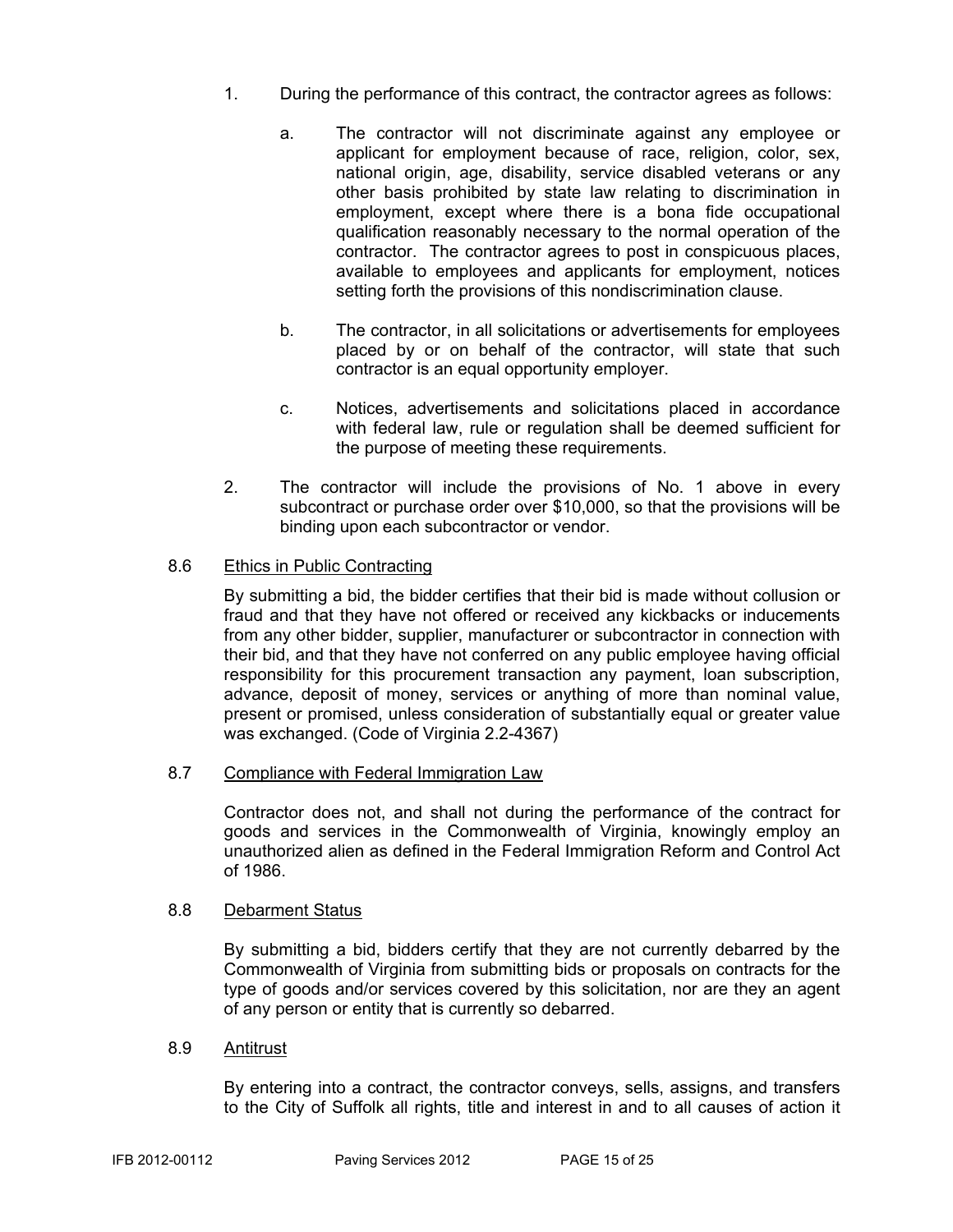may now have or hereafter acquire under the antitrust laws of the United States and the Commonwealth of Virginia, relating to the particular goods or services purchased or acquired by the City of Suffolk under said contract.

#### 8.10 Drug-free Workplace

During the performance of this contract, the contractor agrees to (i) provide a drugfree workplace for the contractor's employees; (ii) post in conspicuous places, available to employees and applicants for employment, a statement notifying employees that the unlawful manufacture, sale, distribution, dispensation, possession, or use of a controlled substance or marijuana is prohibited in the contractor's workplace and specifying the actions that will be taken against employees for violations of such prohibition; (iii) state in all solicitations or advertisements for employees placed by or behalf of the contractor that the contractor maintains a drug-free workplace; and (iv) include the provisions of the foregoing clauses in every subcontract or purchase order of over \$10,000, so that the provisions will be binding upon each subcontractor or vendor.

For the purpose of this section, "drug-free workplace" means a site for the performance of work done in connection with a specific contract awarded to a contractor in accordance with this chapter, the employees of whom are prohibited from engaging in the unlawful manufacture, sale, distribution, dispensation, possession, or use of a controlled substance or marijuana during the performance of the contract.

#### 8.11 Exemption from Taxes

The City is exempt from State Sales Tax and Federal Excise Tax. Tax Exemption Certificate indicating the City's tax exempt status will be furnished by the City of Suffolk.

#### 8.12 Faith-Based Organizations

City of Suffolk does not discriminate against faith-based organizations.

#### 8.13 Substitutions

NO substitutions or cancellations permitted after award without written approval by the Purchasing Agent.

#### 8.14 Method of Payment

Contractor shall submit invoices in duplicate for each delivery, such statement to include detailed breakdown of all charges, and shall be based on completion of tasks or deliverables.

Invoices shall be submitted to using departments.

Upon acceptance of work, the City will render payment within forty-five (45) days of receipt of invoice. Interest shall accrue at the rate of one percent per month. Unless otherwise provided under the terms of this CONTRACT, interest for late payments shall not exceed one percent (1%) per month.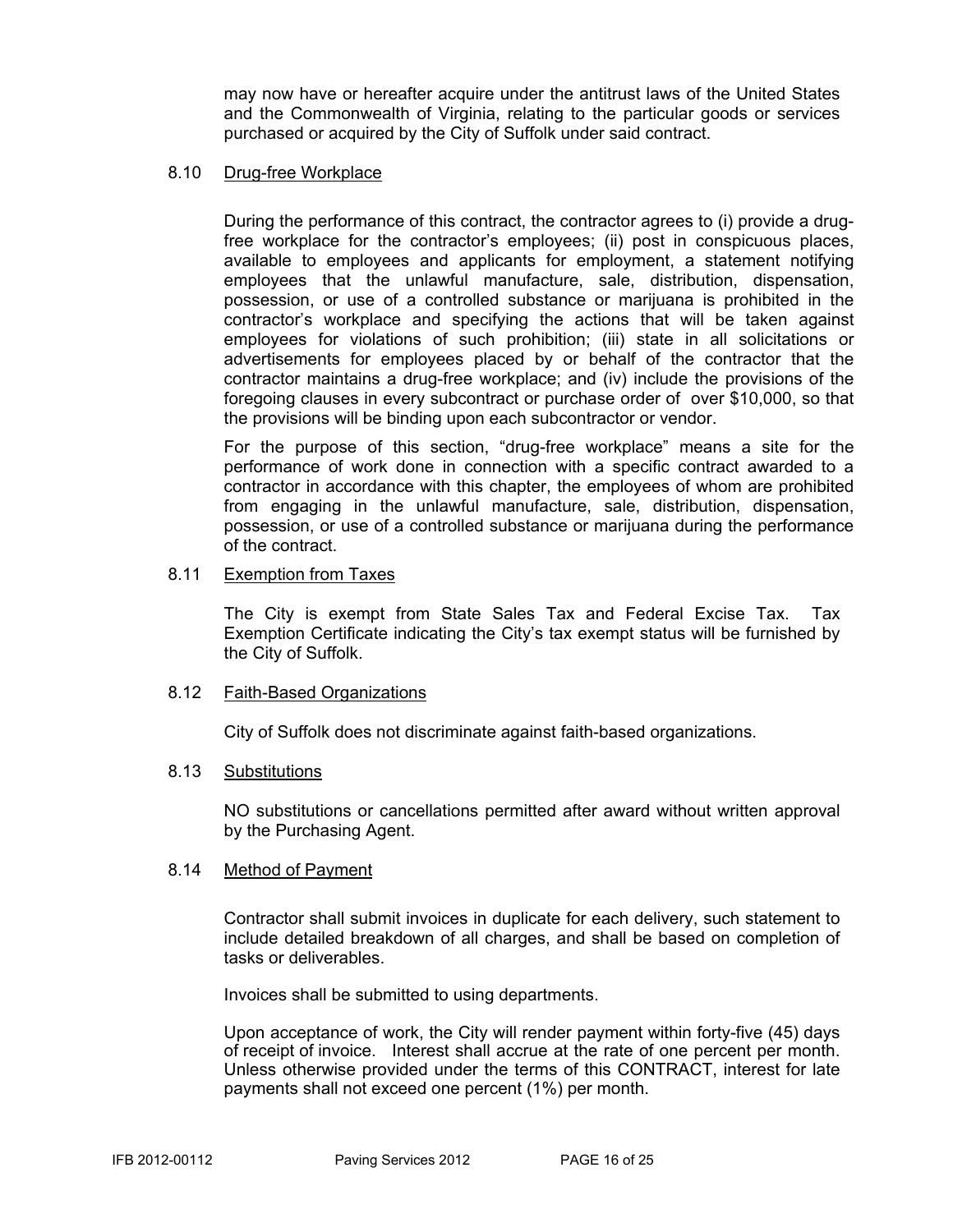Individual contractors shall provide their social security numbers, and proprietorships, partnerships, and corporations shall provide their federal employer identification number on the pricing form.

#### 8.15 Payments to Subcontractors

Within seven (7) days after receipt of monies paid by the City for work performed by a subcontractor under this contractor, the contractor shall either:

- a. Pay the subcontractor for the proportionate share of the total payment received from the City attributable to the work performed by the subcontractor under this contract; or
- b. Notify the City and subcontractor, in writing, of his intention to withhold all or a part of the subcontractor's payment and the reason for non-payment.

The contractor shall pay interest to the subcontractor on all amounts owed that remain unpaid beyond the seven (7) day period except for amounts withheld as allowed in item b above.

Payments to subcontractor shall be made in accordance with § 2.2-4354 of Code of Virginia (1950), as amended. Unless otherwise specified in the contract, interest shall accrue at the rate of one percent (1%) per month.

#### 8.16 Non-Assignment

This contract may not be assigned in whole or in part without the written consent of the Purchasing Agent.

#### 8.17 Termination without Cause

The City may at any time, and for any reason, terminate this Contract by written notice to contractor specifying the termination date, which shall be not less than thirty (30) days from the date such notice is mailed.

Notice shall be given to contractor by certified mail/return receipt requested at the address set forth in contractor's Bid or as provided in this Contract.

In the event of such termination, contractor shall be paid such amount as shall compensate contractor for the work satisfactorily completed, and accepted by the City, at the time of termination.

If the City terminates this Contract, contractor shall withdraw its personnel and equipment, cease performance of any further work under this Contract, and turn over to the City any work completed or in process for which payment has been made.

#### 8.18 Termination with Cause/Default/Cancellation

In the event that contractor shall for any reason or through any cause be in default of the terms of this Contract, the City may give contractor written notice of such default by certified mail/return receipt requested at the address set forth in Contractor's Bid/Proposal or as provided in this contract.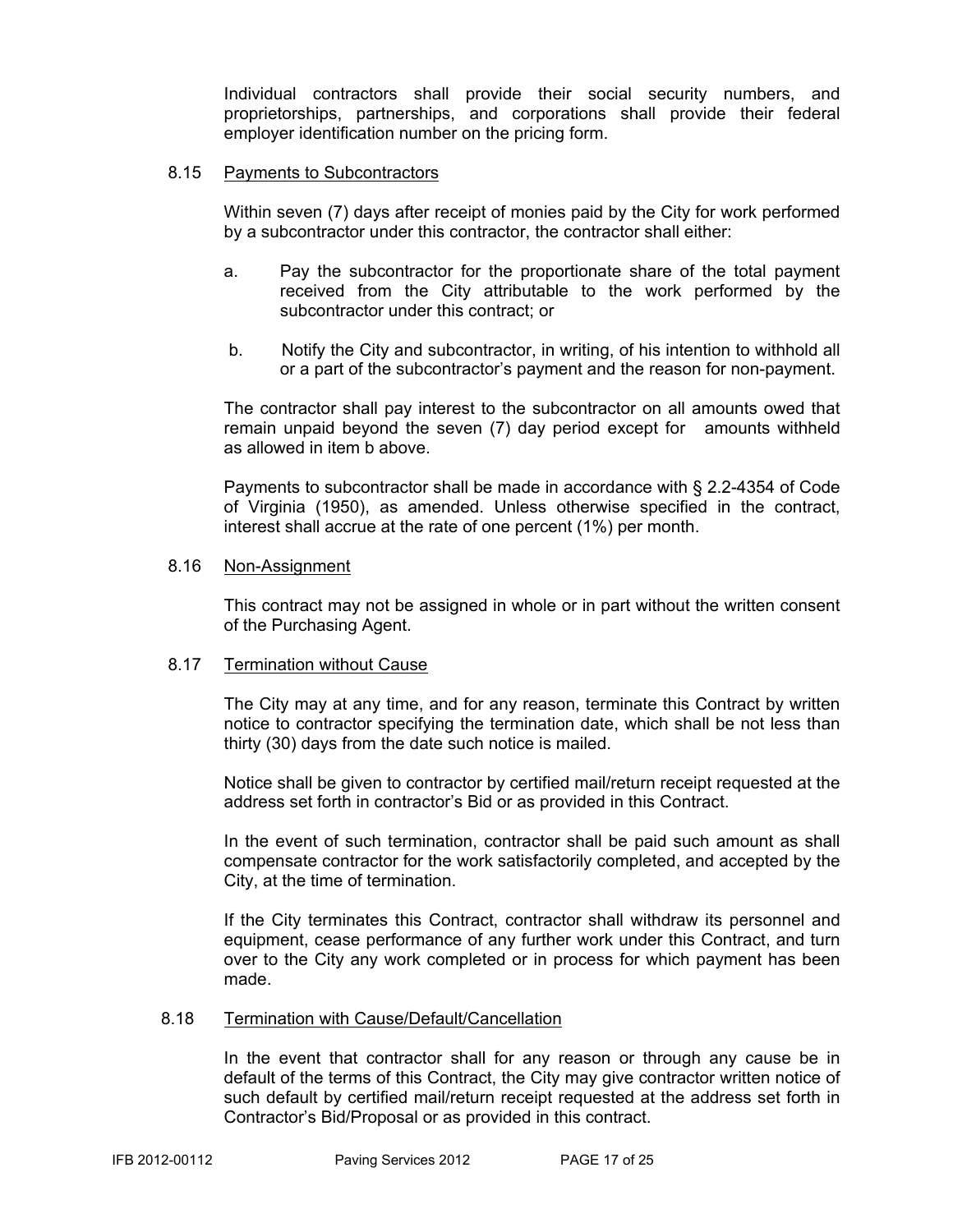Unless otherwise provided, contractor shall have ten (10) days from the date such notice is mailed in which to cure the default. Upon failure of contractor to cure the default, the City may immediately cancel and terminate this contract as of the mailing date of the default notice.

Upon termination, contractor shall withdraw its personnel and equipment, cease performance of any further work under the contract, and turn over to the City any work in process for which payment has been made.

In the event of violations of law, safety or health standards and regulations, this contract may be immediately cancelled and terminated by the City and provisions herein with respect to opportunity to cure default shall not be applicable.

#### 8.19 Non-Appropriation – Availability of Funds

It is understood and agreed between the parties hereto that the City shall be bound and obligated hereunder only to the extent that the funds shall have been appropriated and budgeted for the purpose of this contract. In the event funds are not appropriated and budgeted in any fiscal year for payments due under this contract, the City shall immediately notify contractor of such occurrence and this contract shall terminate on the last day of the fiscal year for which the appropriation was made without penalty or expense to the City of any kind whatsoever.

#### 8.20 Changes and Additions

It shall be the responsibility of the Contractor to notify the City, in writing, of any necessary modifications or additions in the Scope of this Agreement. Compensation for changes or additions in the Scope of this Agreement will be negotiated and approved by the City, in writing.

It is understood and agreed to by both the City and the Contractor that such modifications or additions to this Agreement shall be made only by the full execution of the City's standard Agreement change order form. Furthermore, it is understood and agreed by both parties that any work done by the Contractor on such modification or addition to this Agreement prior to the City's execution of its standard Agreement change order form shall be at the total risk of the Contractor and said work may not be compensated by the City.

#### 8.21 Severability

If any part, term, or provision of this agreement, shall be found by the Court to be legally invalid or unenforceable, then such provision or portion thereof, shall be performed in accordance with applicable laws. The invalidity or unenforceability of any provision or portion of any contract document shall not affect the validity of any other provision or portion of the contract document.

#### 8.22 Conflict of Interest

Contractor shall not accept or receive commissions or other payments from third parties for soliciting, negotiating, procuring, or effecting insurance on behalf of the City.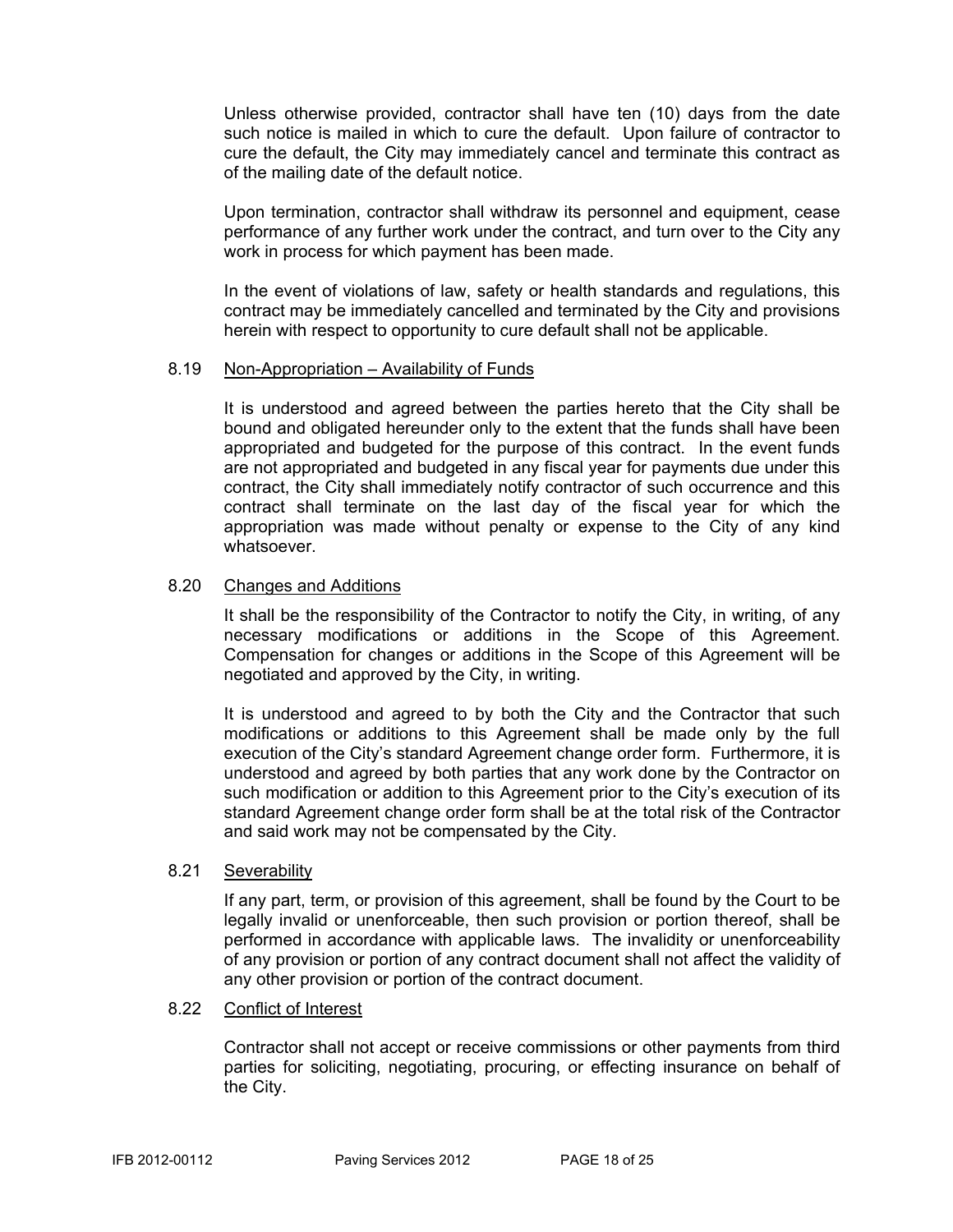#### 8.23 Responsibility of Contractor

The Contractor shall, without additional costs or fee to the City, correct or revise any errors or deficiencies in his performance. Neither the City's review, approval or acceptance of, nor payment for any of the services required under this Agreement shall be deemed a waiver of rights by the City, and the Contractor shall remain liable to the City for all costs which are incurred by the City as a result of the Contractor's negligent performance of any of the services furnished under this Agreement.

#### 8.24 Controlling Law; Venue; Pending/during Litigation

This Agreement is made, entered into, and shall be performed in the City of Suffolk, Virginia, and shall be governed by the applicable laws of the Commonwealth of Virginia without regard to its conflict of law rules. In the event of litigation concerning this Agreement, the parties agree to the exclusive jurisdiction and venue of the Circuit Court of the City of Suffolk, Virginia; however, in the event that the federal court has jurisdiction over the matter, then the parties agree to the exclusive jurisdiction and venue of the U.S. District Court for the Eastern District of Virginia, Norfolk Division.

The Contractor shall not cause a delay in services because of the pending or during litigation proceedings, except with the express, written consent of the City or written instruction/order from the Court.

#### 8.25 Applicable Laws

This contract shall be governed in all respects by the laws of the Commonwealth of Virginia. Any judicial action shall be filed in the Commonwealth of Virginia, City of Suffolk.

#### 8.26 Compliance with State Law, Foreign and Domestic Business authorized to Transact Business in the Commonwealth (VPPA §2.2 – 4311.2)

 A bidder or offeror organized or authorized to transact business in the Commonwealth pursuant to Title 13.1 or Title 50 is to include in its bid or proposal the identification number issued to it by the State Corporation Commission. Any bidder or offeror that is not required to be authorized to transact business in the Commonwealth as a foreign business entity under Title 13.1 or Title 50 or as otherwise required by law shall include in its bid or proposal a statement describing why the bidder or offeror is not required to be so authorized. A public body may void any contract with a business if the business fails to remain in compliance with the provisions of this section.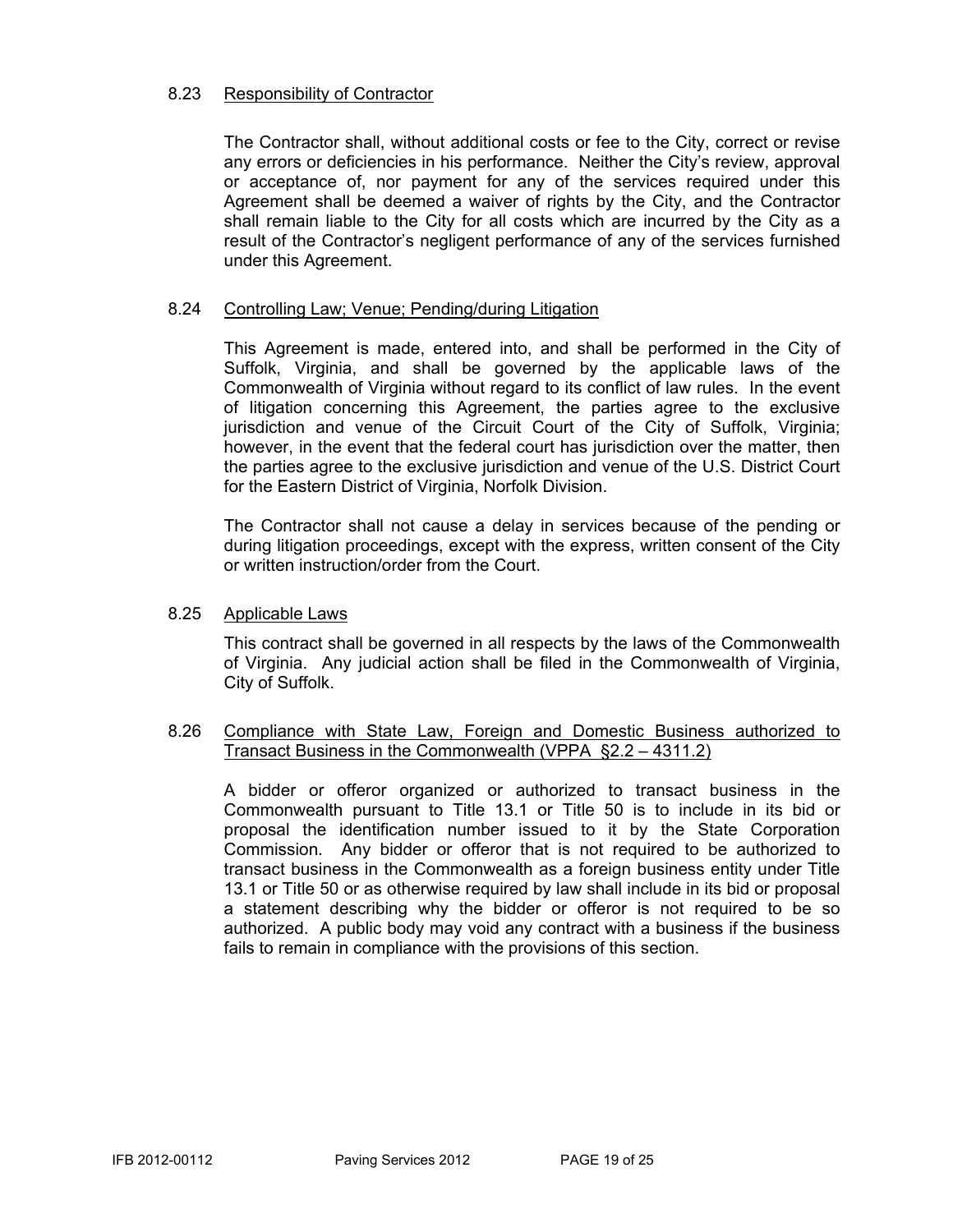# **BID FORM**

**TO:** City of Suffolk **BID:** Paving Services Suffolk, VA 23434

Purchasing Division **DUE:** *June 20, 2012* P.O. Box 1858 **TIME:** 3:00 p.m., Local

Quote firm price, exclusive of taxes, to provide all materials, operator(s), labor, transportation, equipment, permits, and fees necessary to furnish annual paving services for the Department of Public Works Roads Maintenance Division in accordance with all specifications, terms, and conditions herein.

Prices quoted below shall include SMALL PAVING PROJECTS (jobs requiring less than 500 tons of asphalt) and LARGE PAVING PROJECTS (jobs exceeding 500 tons of asphalt). The City does not guarantee any minimum amount of work to be performed under either category during the annual contract period.

The City reserves the right to award this contract to one or more vendors based on the lowest responsive and responsible bidder, as well as the availability of the contractor to perform the work in a timely manner.

| Quantity                           | Description       | <b>Unit Price</b> | Amount |
|------------------------------------|-------------------|-------------------|--------|
| 12,000 Tons                        | <b>SM-9.5A</b>    | \$                | \$     |
| 8,000 Tons                         | <b>SM-9.5D</b>    | \$                | \$     |
| 5,000 Tons                         | BM <sub>2</sub>   | \$                | \$     |
| 50 Each                            | Driveway Leveling | \$                | \$     |
| 5,000 Tons                         | $IM-19$           | \$                | \$     |
| 5,000 SY                           | Milling           | \$                | \$     |
| <b>TOTAL for CATEGORY I:</b><br>\$ |                   |                   |        |

#### **CATEGORY I: LARGE PAVING PROJECTS**

#### **CATEGORY II: SMALL PAVING PROJECTS**

| Quantity   | Description     | <b>Unit Price</b> | Amount |
|------------|-----------------|-------------------|--------|
| 6,000 Tons | SM-9.5A         |                   |        |
| 4,000 Tons | SM-9.5D         |                   |        |
| 2,500 Tons | BM <sub>2</sub> |                   |        |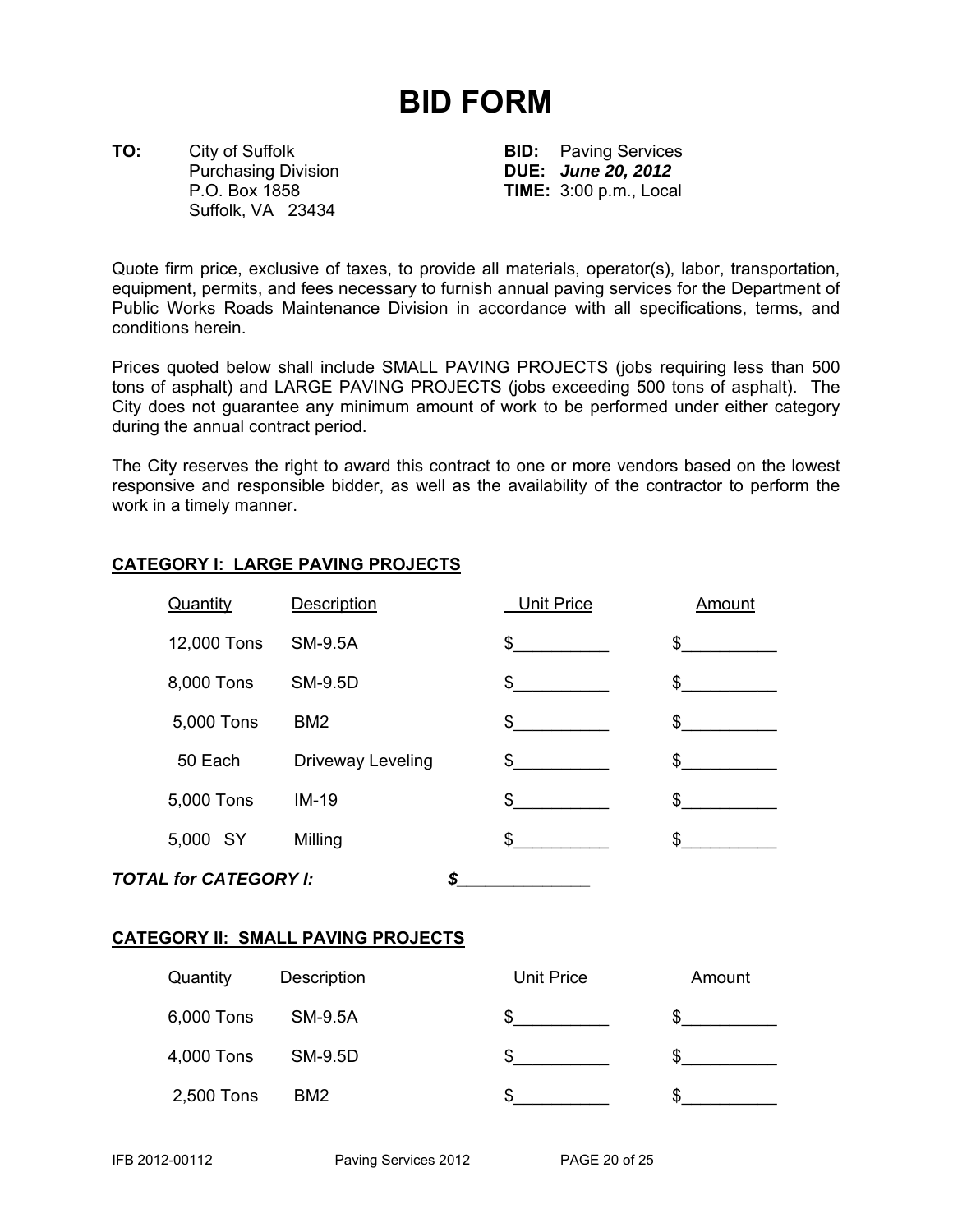| 25 Each                                                                                                                                                                                                                                          | Driveway Leveling             | $\mathfrak{S}$       | $\sim$                                                                |  |
|--------------------------------------------------------------------------------------------------------------------------------------------------------------------------------------------------------------------------------------------------|-------------------------------|----------------------|-----------------------------------------------------------------------|--|
| 5,000 Tons                                                                                                                                                                                                                                       | $IM-19$                       | $\mathbb{S}^-$       |                                                                       |  |
| 2,500 SY                                                                                                                                                                                                                                         | Milling                       | $\sim$               |                                                                       |  |
| <b>TOTAL for CATEGORY 2:</b>                                                                                                                                                                                                                     |                               | \$                   |                                                                       |  |
| <b>GRAND TOTAL:</b>                                                                                                                                                                                                                              | \$                            | (Categories I and 2) |                                                                       |  |
| The Contractor shall adjust drainage grades of all intersecting streets and driveways to<br>prevent ponding of water, to include appropriate grade for unpaved entrances.<br>Driveway grade charge shall be \$______ per job performed.          |                               |                      |                                                                       |  |
| <b>WORK SCHEDULE</b> (May be a factor in award)                                                                                                                                                                                                  |                               |                      |                                                                       |  |
|                                                                                                                                                                                                                                                  |                               |                      | SMALL PAVING JOBS: Work shall begin within days of Notice to Proceed. |  |
| LARGE PAVING JOBS: Work shall begin within days of Notice to Proceed.                                                                                                                                                                            |                               |                      |                                                                       |  |
| Payment Terms/Discounts<br>(Suffolk's payment schedule:<br>items accepted and invoiced by 10th of month will be paid month end. Cash discounts offered<br>for less than 30 Days from receipt of proper invoice will not be considered in award.) |                               |                      |                                                                       |  |
| Phone no.: <b>Example 20</b>                                                                                                                                                                                                                     |                               |                      |                                                                       |  |
| Registered Virginia Contractor No.                                                                                                                                                                                                               |                               |                      |                                                                       |  |
| Bidder has included the following with his BID FORM (please check $\sqrt{ }$ ):                                                                                                                                                                  |                               |                      |                                                                       |  |
| "Anticollusion/Nondiscrimination/Drug Free Workplace" clause                                                                                                                                                                                     |                               |                      |                                                                       |  |
| Bid Bond (must be provided with BID FORM)                                                                                                                                                                                                        |                               |                      |                                                                       |  |
| Certification of Insurance                                                                                                                                                                                                                       |                               |                      |                                                                       |  |
| SCC form and number assigned                                                                                                                                                                                                                     |                               |                      |                                                                       |  |
|                                                                                                                                                                                                                                                  | <b>Price reference sheets</b> |                      |                                                                       |  |
|                                                                                                                                                                                                                                                  |                               |                      |                                                                       |  |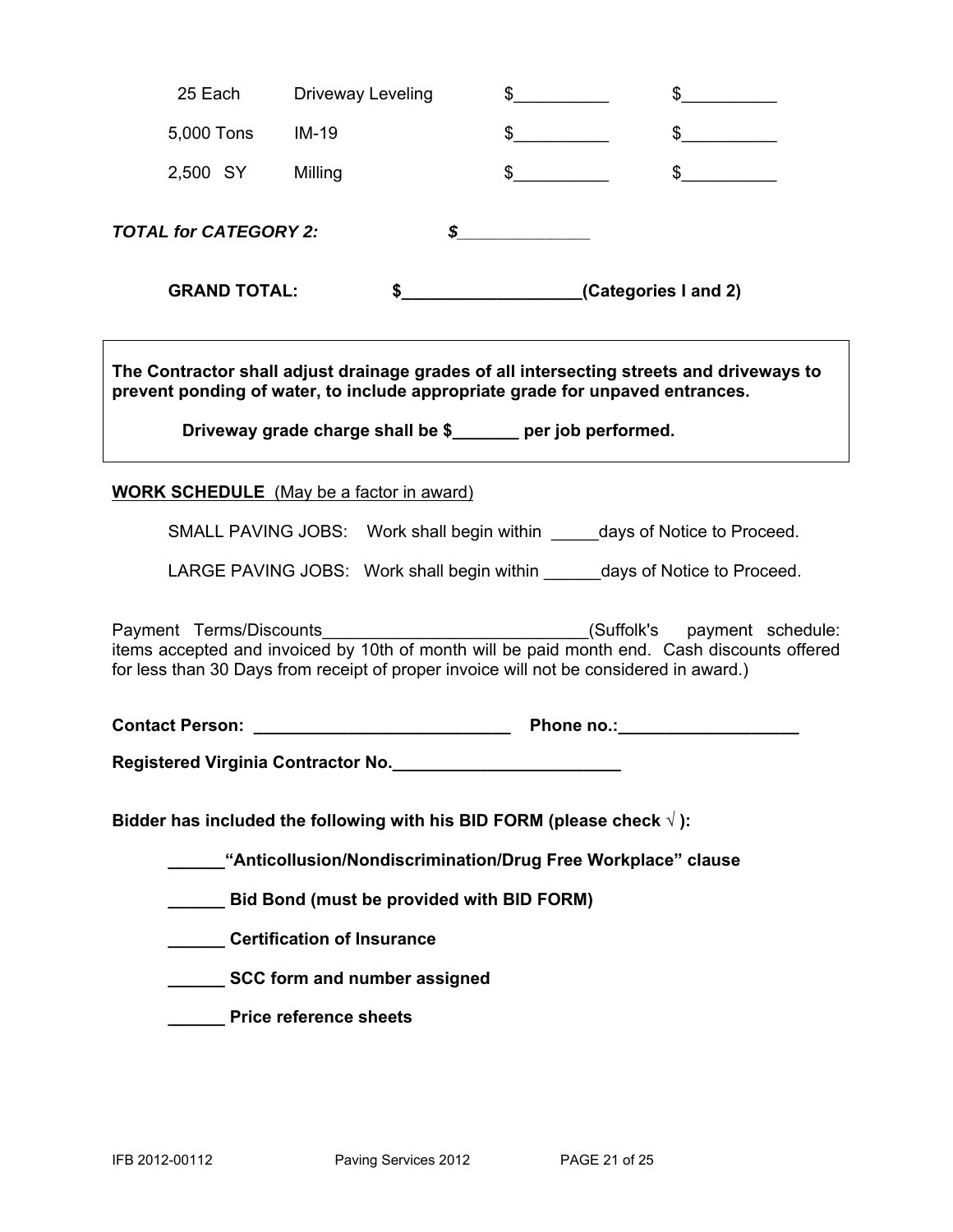**References***:* Indicate below a listing of at least three (3) recent references for whom you have provided similar services. Include the date services were furnished and the name, address, and phone number of the person we have your permission to contact.

| <b>Client/Address</b>                                    | <b>Date</b> | <b>Contact Person</b> | <b>Phone No</b> |
|----------------------------------------------------------|-------------|-----------------------|-----------------|
| 1)<br><u> 1990 - Johann Barbara, martxa alemani</u> ar a |             |                       |                 |
|                                                          |             |                       |                 |
| 2)<br><u> 1989 - Johann Harry Barn, mars eta ba</u>      |             |                       |                 |
|                                                          |             |                       |                 |
| 3)<br><u> 1990 - Johann Barbara, martxa alemani</u> ar a |             |                       |                 |
|                                                          |             |                       |                 |

 $\overline{\phantom{a}}$  ,  $\overline{\phantom{a}}$  ,  $\overline{\phantom{a}}$  ,  $\overline{\phantom{a}}$  ,  $\overline{\phantom{a}}$  ,  $\overline{\phantom{a}}$  ,  $\overline{\phantom{a}}$  ,  $\overline{\phantom{a}}$  ,  $\overline{\phantom{a}}$  ,  $\overline{\phantom{a}}$  ,  $\overline{\phantom{a}}$  ,  $\overline{\phantom{a}}$  ,  $\overline{\phantom{a}}$  ,  $\overline{\phantom{a}}$  ,  $\overline{\phantom{a}}$  ,  $\overline{\phantom{a}}$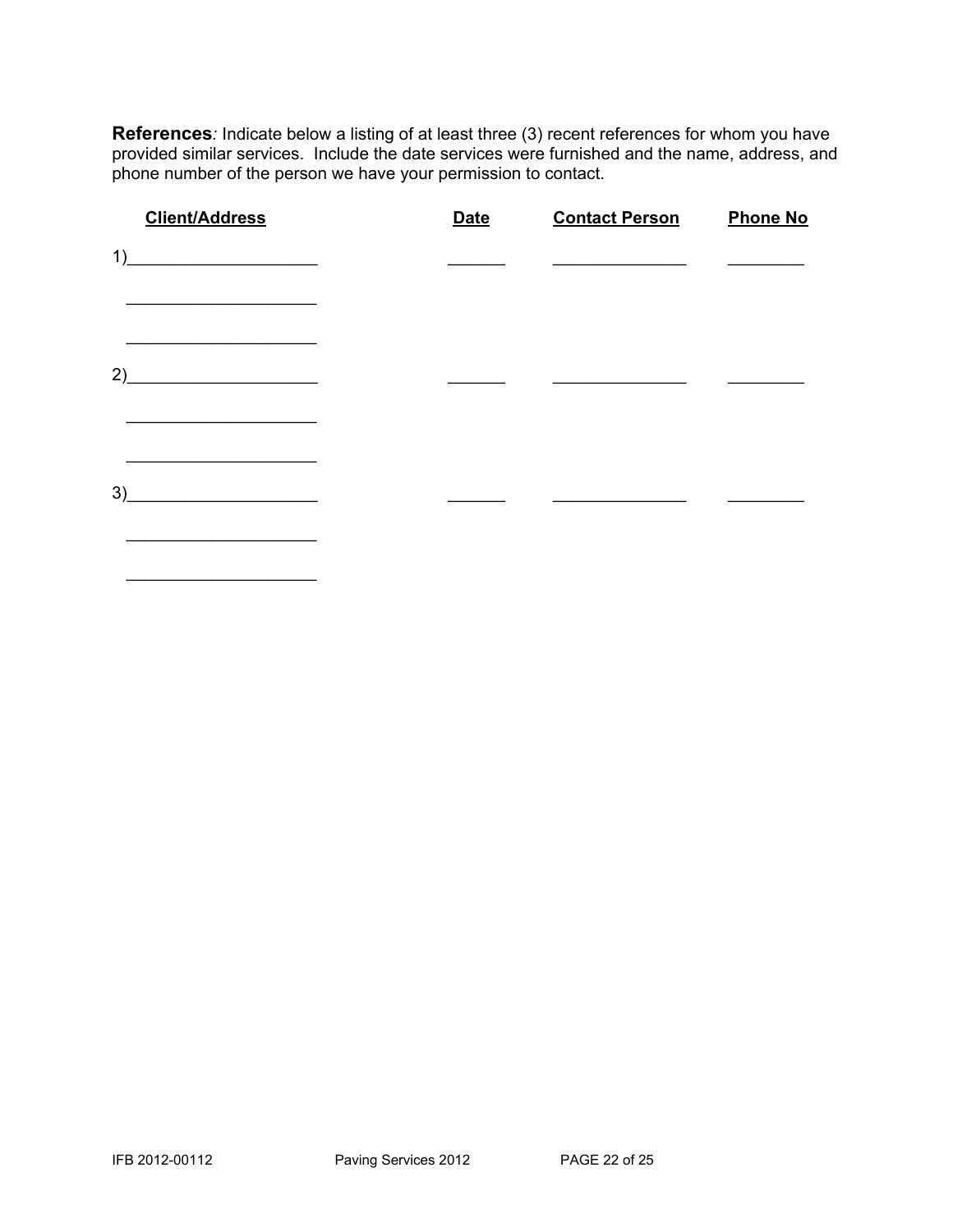| <b>Company Name</b>      | <u> 1980 - Johann Johann Stone, meil in der Stone aus der Stone aus der Stone aus der Stone aus der Stone aus der </u> |  |  |
|--------------------------|------------------------------------------------------------------------------------------------------------------------|--|--|
| <b>Address</b>           |                                                                                                                        |  |  |
|                          |                                                                                                                        |  |  |
| <b>Person Quoting</b>    | <u> 1989 - Johann Barbara, martin amerikan basal dan berasal dan berasal dalam basal dalam basal dalam basal dala</u>  |  |  |
| Telephone No.            |                                                                                                                        |  |  |
|                          | Cell Phone #__________________                                                                                         |  |  |
| Soc. Security # or FIN # |                                                                                                                        |  |  |

I certify that this bid is made without prior understanding, agreement, or connection with any corporation, firm, or person submitting a bid for the same equipment/materials/ service and is in all respects fair and without collusion or fraud. I understand that collusive bidding is a violation of State and Federal law and can result in fines, prison sentences and civil damage awards. I agree to abide by all conditions of this bid and certify that I am authorized to sign this bid for the bidder.

I certify by my signature below that I have received the documents associated with this bid and understand that the review for completeness of these bid documents and the understanding and comprehension of the bid specifications is solely my responsibility; based on this, by my signature below I waive all rights to further claims against the City of Suffolk that the document were incomplete or not understandable.

I certify that the bidder represented herein is eligible to bid with respect to all applicable sections of State and Local Government Conflict of Interest Act, Code of Virginia, Section 2.1-639.1 et. seq.

| $\ast$ | Signature    | <b>Date</b> |  |
|--------|--------------|-------------|--|
|        |              |             |  |
|        | <b>Title</b> |             |  |

\* Person signing bid should show title or authority to bind the firm in a contract.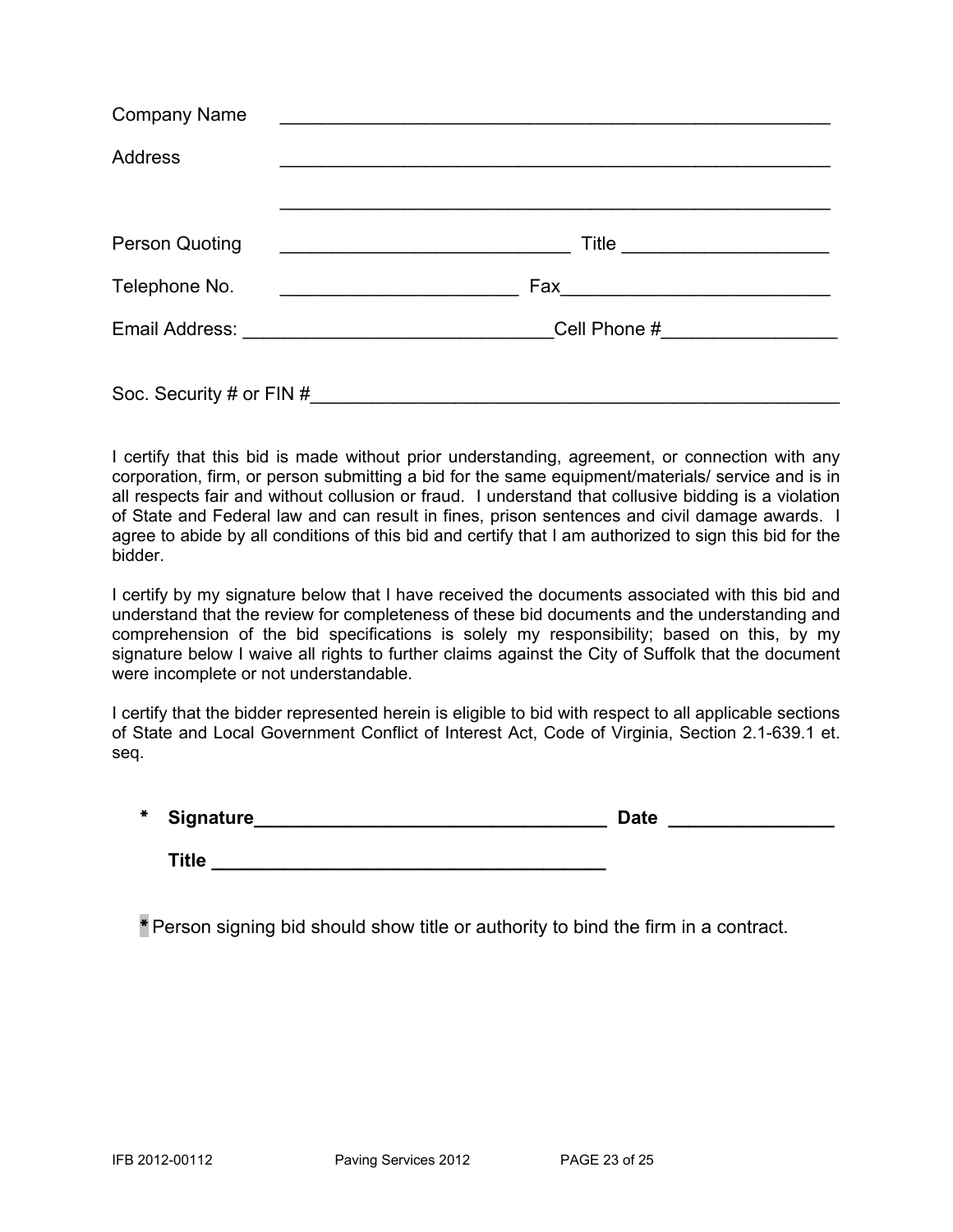### PROOF OF AUTHORITY TO TRANSACT BUSINESS IN VIRGINIA THIS FORM MUST BE SUBMITTED WITH YOUR PROPOSAL/BID, FAILURE TO INCLUDE THIS FORM MAY RESULT IN REJECTION OF YOUR PROPOSAL/BID

Pursuant to Virginia Code §2.2-4311.2 an Offeror/Bidder organized or authorized to transact business in the Commonwealth pursuant to Title 13.1 or Title 50 of the Code of Virginia shall include in its proposal/bid the identification number issued to it by the State Corporation Commission ("SCC"). Any Offeror/Bidder that is not required to be authorized to transact business in the Commonwealth as a foreign business entity under Title 13.1 or Title 50 of the Code of Virginia or as otherwise required by law shall include in its proposal/bid a statement describing why the Offeror/Bidder is not required to be so authorized. Any Offeror/Bidder described herein that fails to provide the required information shall not receive an award unless a waiver of this requirement and the administrative policies and procedures establish to implement this section is granted by the City Manager, as applicable.

If this quote for goods or services is accepted by the City of Suffolk, Virginia the undersigned agrees that the requirements of the Code of Virginia Section §2.2-4311.2 have been met.

Please complete the following by checking the appropriate line that applies and providing the requested information.

A.\_\_\_\_\_\_ Offeror/Bidder is a Virginia business entity organized and authorized to transact business in Virginia by the SCC and such vendor's Identification Number issued to it by the SCC is

 $\mathcal{L}_\text{max}$  and  $\mathcal{L}_\text{max}$  and  $\mathcal{L}_\text{max}$ B.\_\_\_\_\_\_\_Offeror/Bidder is an out-of-state (foreign) business entity that is authorized to transact business in Virginia by the SCC and such vendor's identification Number issued to it by the SCC is

C. C. C. Cofferor/Bidder does not have an Identification Number issued to it by the SCC such vendor is not required to be authorized to transact business in Virginia by the SCC for the following reason(s): **Please attach additional sheets if you need to explain why such Offeror/Bidder is not required to be authorized to transact business in Virginia.** 

\_\_\_\_\_\_\_\_\_\_\_\_\_\_\_\_\_\_\_\_\_\_\_\_\_\_\_\_\_\_\_\_\_\_\_\_\_\_\_\_\_\_ Legal Name of Company (as listed on W-9)

\_\_\_\_\_\_\_\_\_\_\_\_\_\_\_\_\_\_\_\_\_\_\_\_\_\_\_\_\_\_\_\_\_\_\_\_\_\_\_\_\_\_

\_\_\_\_\_\_\_\_\_\_\_\_\_\_\_\_\_\_\_\_\_\_\_\_\_\_\_\_\_\_\_\_\_\_\_\_\_\_\_\_\_\_

\_\_\_\_\_\_\_\_\_\_\_\_\_\_\_\_\_\_\_\_\_\_\_\_\_\_\_\_\_\_\_\_\_\_\_\_\_\_\_\_\_\_

 $\mathcal{L}_\text{max}$  , and the set of the set of the set of the set of the set of the set of the set of the set of the set of the set of the set of the set of the set of the set of the set of the set of the set of the set of the

Legal Name of Offeror/Bidder

**Date** 

Authorized Signature

 $\mathcal{L}_\text{max}$  and  $\mathcal{L}_\text{max}$  and  $\mathcal{L}_\text{max}$ 

Print or Type Name and Title

#### **RETURN THIS PAGE WITH COPIES OF DOCUMENTATION**